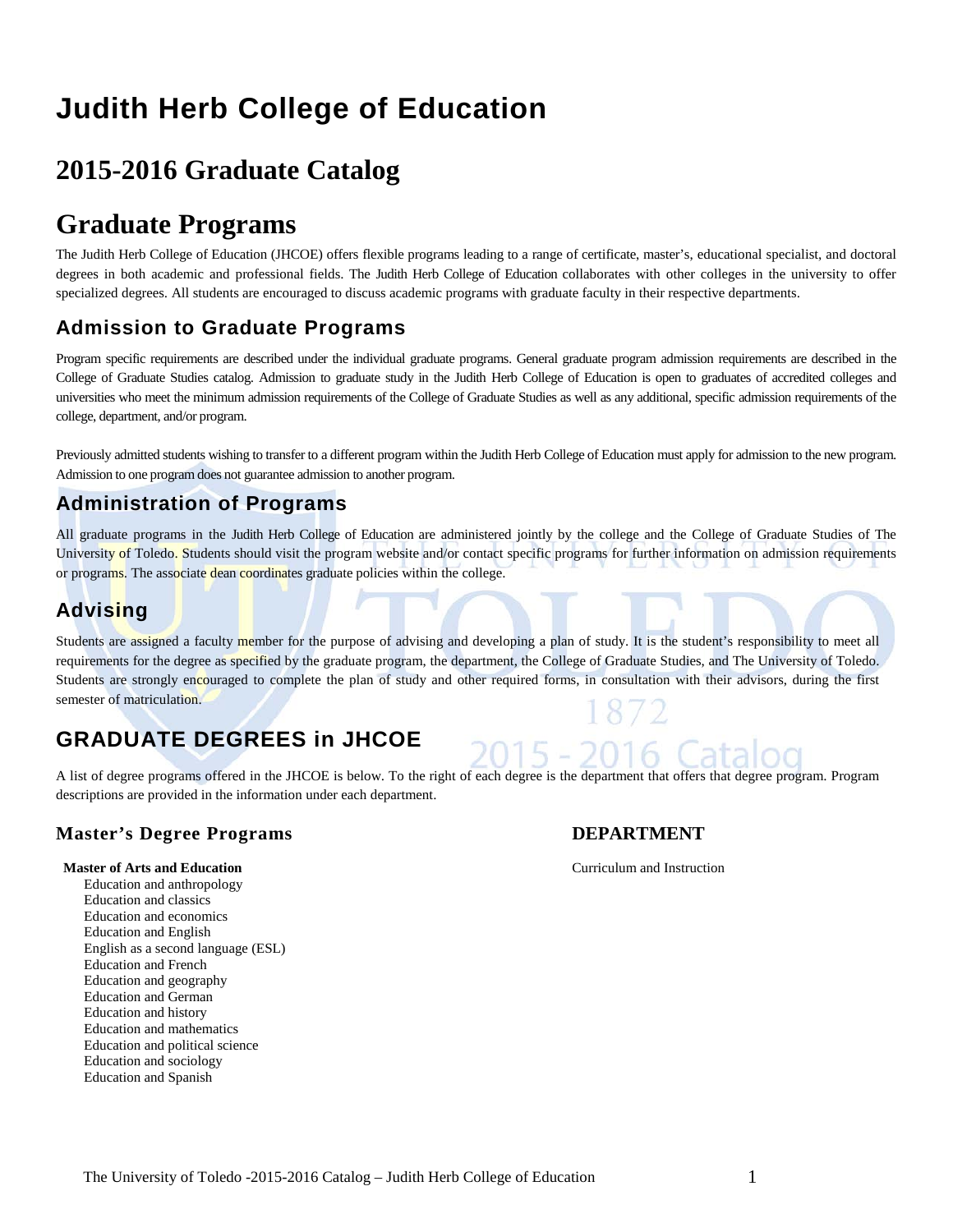#### **Master of Education**

Art education Curriculum and Instruction Career and technical education Curriculum and Instruction Curriculum and instruction Curriculum and Instruction Early childhood education PreK-3 Early Child, & Special Ed Educational administration and supervision Educational Found & Leadership Educational psychology Educational Found & Leadership Educational research and measurement<br>
Educational Educational Found & Leadership<br>
Educational technology<br>
Curriculum and Instruction Educational theory and social foundations<br>
Middle childhood education (LAMP only)<br>
Curriculum and Instruction Middle childhood education (LAMP only) Secondary education (LAMP only) Curriculum and Instruction Special education Early Child, & Special Education Early Child, & Special Education

#### **Master of Music in Music Education**

Music education Dept. of Music, College of Visual and Performing Arts Curriculum and Instruction

#### **Master of Science and Education Curriculum and Instruction**

Education and biology Education and chemistry Education and geology Education and mathematics Education and physics

## **Licensure And Master's Degrees**

Adolescence and young adult (7-12) Curriculum and Instruction Art education (multi-age)<br> **Art education (multi-age)** Curriculum and Instruction<br> **Art education (mex-3)** Curriculum and Instruction<br> **Curriculum and Instruction** Early childhood education (preK-3)

Foreign language (multi-age) Curriculum and Instruction<br>
Intervention specialist: Mild/Moderate Curriculum and Instruction<br>
Early Child, & Special Ed Intervention specialist: Mild/Moderate Early Child, & Special Ed<br>Intervention specialist: Moderate/Intensive Early Child, & Special Ed Intervention specialist: Moderate/Intensive Middle grade (4-9) Curriculum and Instruction Music education (multi-age) **Curriculum and Instruction** Curriculum and Instruction

## **Education Specialist Degree Programs**

**Education Specialist in Administration and Supervision** Educational Found & Leadership

**Education Specialist in Curriculum and Instruction** Curriculum and Instruction & ECPSE

## **Doctoral Degree Programs**

#### **Doctor of Philosophy in Curriculum and Instruction**

 **with concentrations in:** Gifted and talented Curriculum and Instruction Secondary education Curriculum and Instruction Special education Early Child, & Special Education Early Child, & Special Education

#### **Doctor of Education in Educational Administration and Supervision** Educational Found & Leadership

#### **Doctor of Philosophy in Foundations of Education with concentrations in:** Educational

Found & Leadership Educational psychology Areas of focus may include learning & cognition or human development Educational sociology Foundations of education History of education Philosophy of education Research and measurement

Areas of focus may include statistics, measurement, or evaluation

The University of Toledo -2015-2016 Catalog – Judith Herb College of Education 2

Curriculum and Instruction<br>Educational Found & Leadership

Curriculum and instruction Curriculum and Instruction Educational media Curriculum and Instruction Early childhood education Early Child, & Special Ed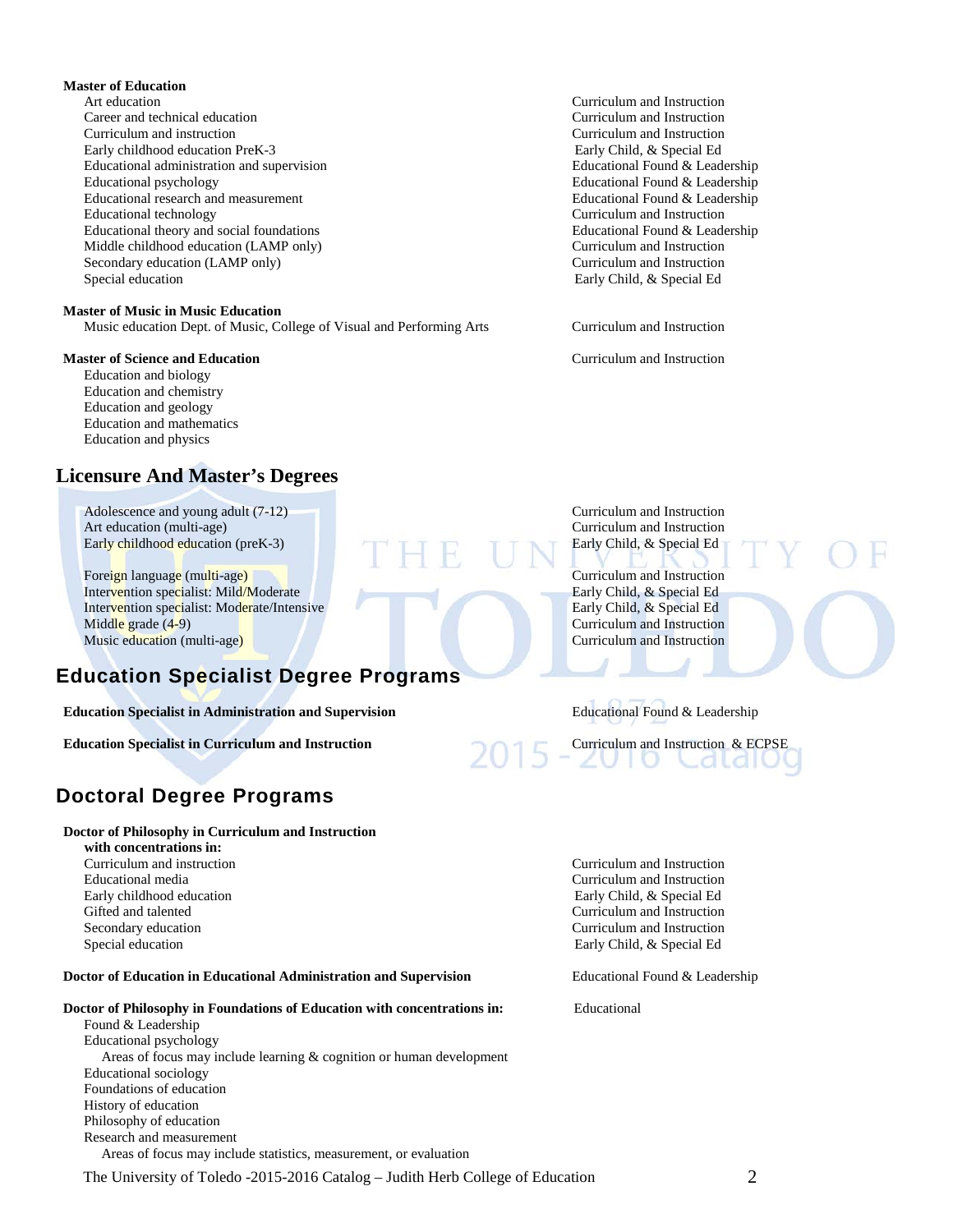## **Endorsements**

Career-based intervention Curriculum and Instruction Early childhood generalist (grades 4-5) Curriculum and Instruction Literacy specialist Curriculum and Instruction Pre-school special needs Early Child, & Special Ed Reading (PreK-12) Curriculum and Instruction Transition to work **Early Child, & Special Ed** 

## **Certificate Programs**

Foundations of Peace Education Certificate Educational Foundations and Leadership Virtual Educator Certificate Curriculum and Instruction Interprofessional Teaming in Early Childhood<br>
Educational Assessment Specialist Certificate<br>
Educational Foundations and Leadership Educational Assessment Specialist Certificate

## **Department of CURRICULUM AND INSTRUCTION**

*Leigh Chiarelott, interim chair*

*Rebecca Schneider, assistant chair*

Master's, specialist and doctoral degrees are housed within this department. In addition, graduate licensure programs in middle childhood education, adolescent and young adult education, career and technical education, foreign language education, art education, and music education as well as special programs in literacy and educational technology are available.

THE UNIVERSI

872

Educational programs at The University of Toledo are accredited by the National Council for Accreditation of Teacher Education (NCATE).

## **Admission to Master's Degree Programs**

In addition to the College of Graduate Studies admission requirements, master's programs housed in the department of curriculum and instruction (CI) require the following:

- An overall grade point average (GPA) of at least 2.7 on a 4.0 scale in all undergraduate work. Students who fail to meet this requirement may be considered for provisional admission**,** provided they demonstrate excellent promise for graduate study. The GRE is required for students with less than a 2.7 undergraduate grade point average.
- Three letters of recommendation regarding the prospective graduate student's potential for doing master's level work, which may come from such sources as the undergraduate major advisor, current employer, school principal or others who are knowledgeable about the applicant's ability to engage in graduate work in the desired program.
- A well-written statement describing the student's background and goals as well as the importance of the degree in achieving those goals.
- Some programs have selective admissions and may admit a limited number of students. Thus, meeting all formal criteria does not guarantee admission.

#### **Requirements for Master's Degree Programs**

Master's programs housed in the department of curriculum and instruction require a minimum of 30 or 36 semester hours (depending on program) of approved graduate course work. No more than six semester hours of credit from any combination of workshops (5950), problems or special topics courses (5980 or 6980), and independent studies (5990 or 6990) may be included in the degree program.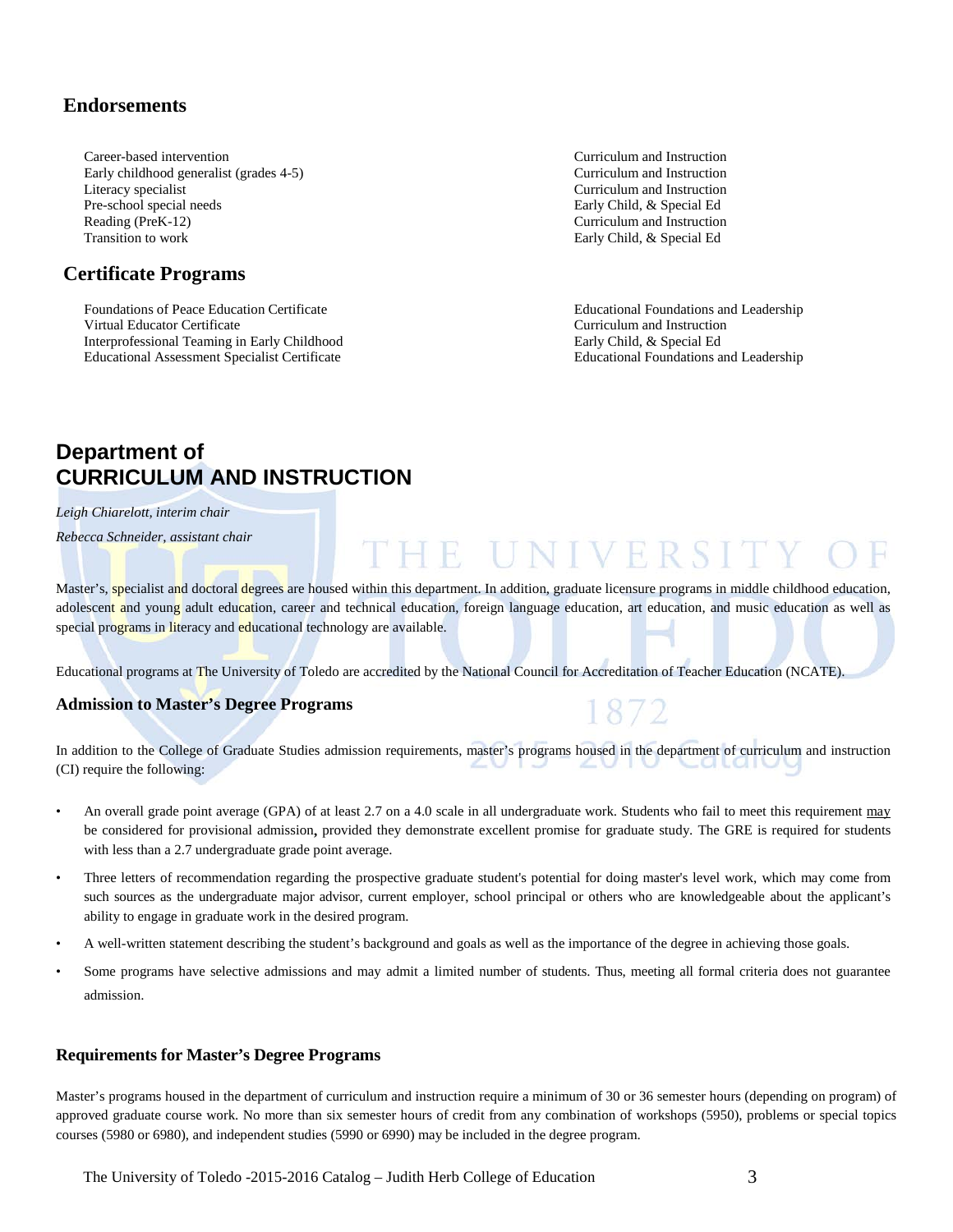- A plan of study identifying the courses for the master's degree is required after 12 credit hours, generally at the end of the first semester of full time study.
- All students completing one of the master's degrees in this department must fulfill core requirements by completing one course from each of the four foundations core areas within the first 18 semester hours of course work (four of the first six courses must be core courses).
- All course work for the master's degree must be taken within a six-year period immediately preceding the date the degree is awarded.
- The completion of a thesis, project, comprehensive examination, seminar, or field experience (practicum) is noted in specific program descriptions.

Programs leading to licensure or endorsement may require additional semester hours to fulfill the licensure credential as well as degree requirements.

### **Licensure And Master's Program (LAMP)**

The licensure and master's program (LAMP) is a unique program for providing an initial license for those individuals who are seeking a career change and are interested in becoming teachers. The LAMP provides a sequence of courses applicable to teacher licensure from the State of Ohio and may be combined with an appropriate master's degree.

Licensure may be obtained in the following areas: adolescence to young adult education (grades 7-12), middle childhood education (grades 4-9), art education (grades K-12) and music education (grades K-12). The program is designed to provide the student with opportunities to spend time in school settings and to put these experiences into perspective through on-campus reflective seminars. Both one year and two year programs are available. Please contact Libbey McKnight at 419-530-4967.

## **Admission requirements for Licensure And Master's Program (LAMP)**

All applicants must have a minimum 2.7 overall undergraduate GPA and a minimum 2.7 GPA in the licensure area. Other admission requirements may include (but are not limited to) application, GRE, writing samples, interviews, passing scores on the Ohio Assessments for Educators content test, and recommendation letters. Students must be fully admitted to the College of Graduate Studies to be eligible. Students must consult with the appropriate LAMP advisor prior to applying.

#### **LAMP (One Year Accelerated) in Middle Grades (MGE) and Adolescent/Young Adult Education (AYA)**

LAMP is a highly selective master's program that combines licensure in the middle grades (grades 4-9) with a master's degree in middle childhood education (MIDD) or licensure in adolescence to young adult education (grades 7-12) with a master's degree in secondary education (SECE). The LAMP (accelerated) program is a one calendar year (August to August) full-time cohort-based program. Please see the LAMP website link from the Department of Curriculum and Instruction web page at<http://www.utoledo.edu/education/lamp/accelerated/index.html> for further details on both programs. Application deadline for this LAMP program is May 1. Early admission deadline is November 1.

#### **LAMP (Regular) program**

The department of curriculum and instruction also offers programs in middle grade (MGE) and adolescence to young adult (AYA) education for those persons whose primary interest is in obtaining licensure in MGE (grades 4-9) or AYA (grades 7-12) within their content area specialties. This program can be completed in a two-year period, with the program beginning each spring semester. Students earn a master's degree in middle childhood education (MIDD) or secondary education (SECE) while completing licensure requirements. Please see the LAMP website link from the curriculum and instruction web page for further details on this program.

#### **LAMP programs in Art Education and Music Education**

Licensure in both art education and music education are available for persons with appropriate fine arts backgrounds. Students should contact the College of Visual and Performing Arts.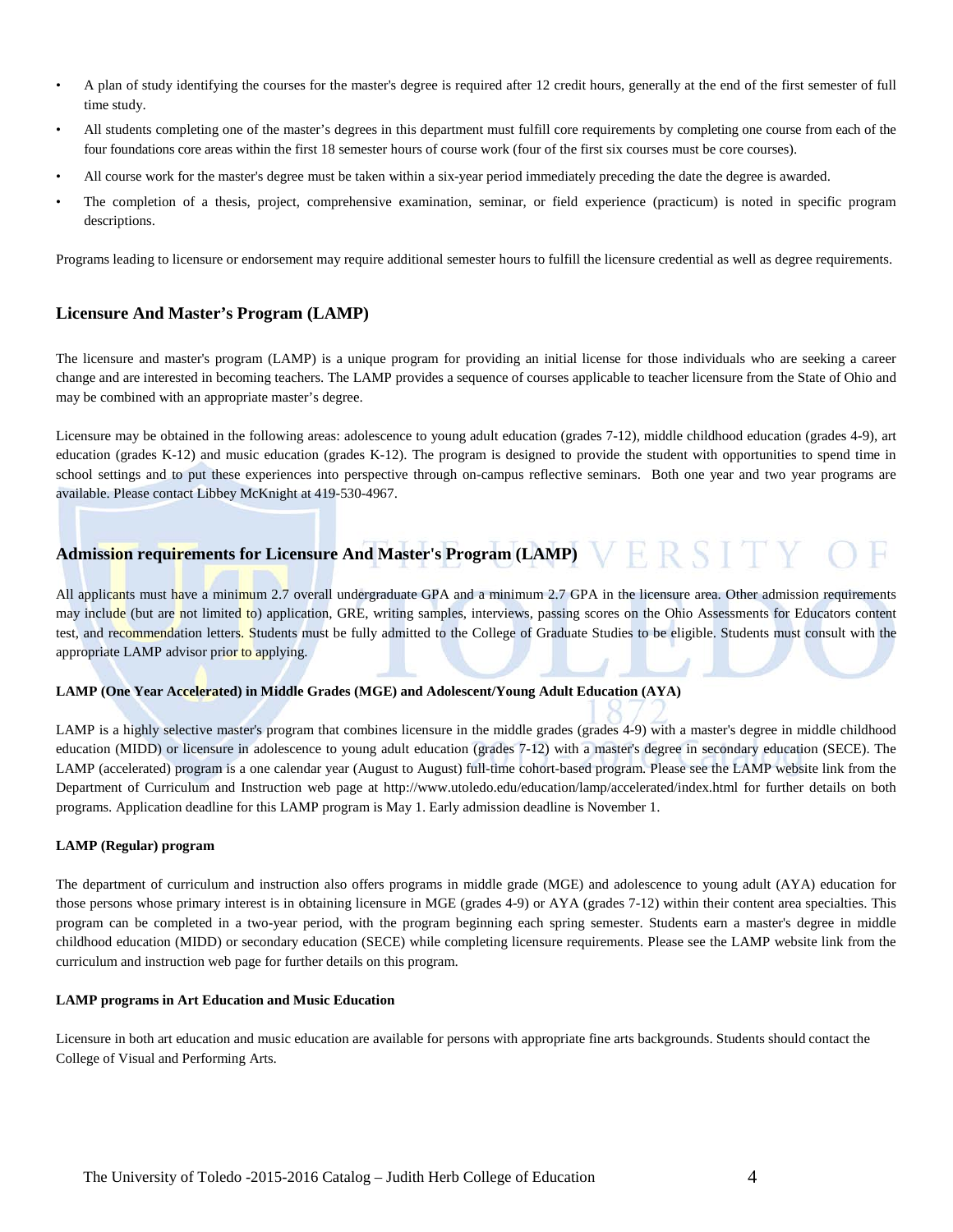## **Master of Arts and Education**

This degree program is offered by the Judith Herb College of Education in collaboration with the College of Languages, Literature, and Social Sciences. This degree is designed for students who wish to enhance their knowledge in a humanities or social sciences field and in education. As a general rule, students will have an advisor in the Judith Herb College of Education and in the College of Languages, Literature, and Social Sciences who will jointly plan and direct the program. Students who wish to complete their culminating experience in education will work with their Judith Herb College of Education advisor. Students who wish to complete their culminating experience in their humanities or social sciences field will work with their College of Languages, Literature, and Social Sciences advisor.

- A. Foundations core.......................................................................... 12
	- Psychological Foundations: EDP 5110, 5120, 5210, 5220, 5230, 5310, 5320, or 5330
	- Research Foundations: RESM 5110, 5210, 5310, or 5330
	- Social Foundations: TSOC 5100, 5110, 5200, 5210, 5230, 5300, 5400 or 6500
	- Curriculum : CI 6800, CI 6810, CI 6830, CI 6840, CI 5860, CI 5870 or SPED 5000
- B. Specialization .............................................................................. 21 Select a minimum of 15 semester hours in one of the following areas: anthropology, classics, economics, English, English as a second language, French, German, history, political science, sociology or Spanish. See College of Languages, Literature, and Social Sciences for specific
	- course requirements. Courses must be pre-approved by the faculty advisor.
- C. Seminar, project, or thesis .............................................................. 3

The master of arts and education ordinarily requires licensure as a prerequisite.

## **Master of Education in Art Education (LAMP available)**

- A. Foundations core......................................................................... 12
	- Psychological Foundations: EDP 5110, 5120, 5210, 5220, 5230, 5310, 5320, or 5330
	- Research Foundations: RESM 5110, 5210, 5310, or 5330
	- Social Foundations: TSOC 5100, 5110, 5200, 5210, 5230, 5300, 5400, or 6500
	- Curriculum: AED 5500 or 5320
- B. Specialization ............................................................................. 21 AED 5000, 5320 or 5500 and 18 hours...............................................3 Courses must be pre-approved by the faculty advisor ................ 18 C. Culminating experience.................................................................3 AED 5000, 6920, 6940 or 6960

Requirements for initial teacher licensure may be met as part of the M.Ed. degree. See the description of the Licensure And Master's Program (LAMP) section. Students should consult their advisor for detailed information.

2015 - 2016 Catalog

## **Master of Education in Career and Technical Education**

- A. Foundations core (see general requirements)..................................... 12
	- Psychological Foundations: EDP 5110, 5120, 5210, 5220, 5230, 5310, 5320, or 5330
	- Research Foundations: RESM 5110, 5210, 5310, or 5330
	- Social Foundations: TSOC 5100, 5110, 5200, 5210, 5230, 5300, 5400, 5500
	- Curriculum: CTE 5160, 5830, or 6900
- B. Specialization ....................................................................................... 15 Courses must be pre-approved by the faculty advisor. C. Project, thesis or practicum.............................................................3
	- CTE 6920, 6960, or 5940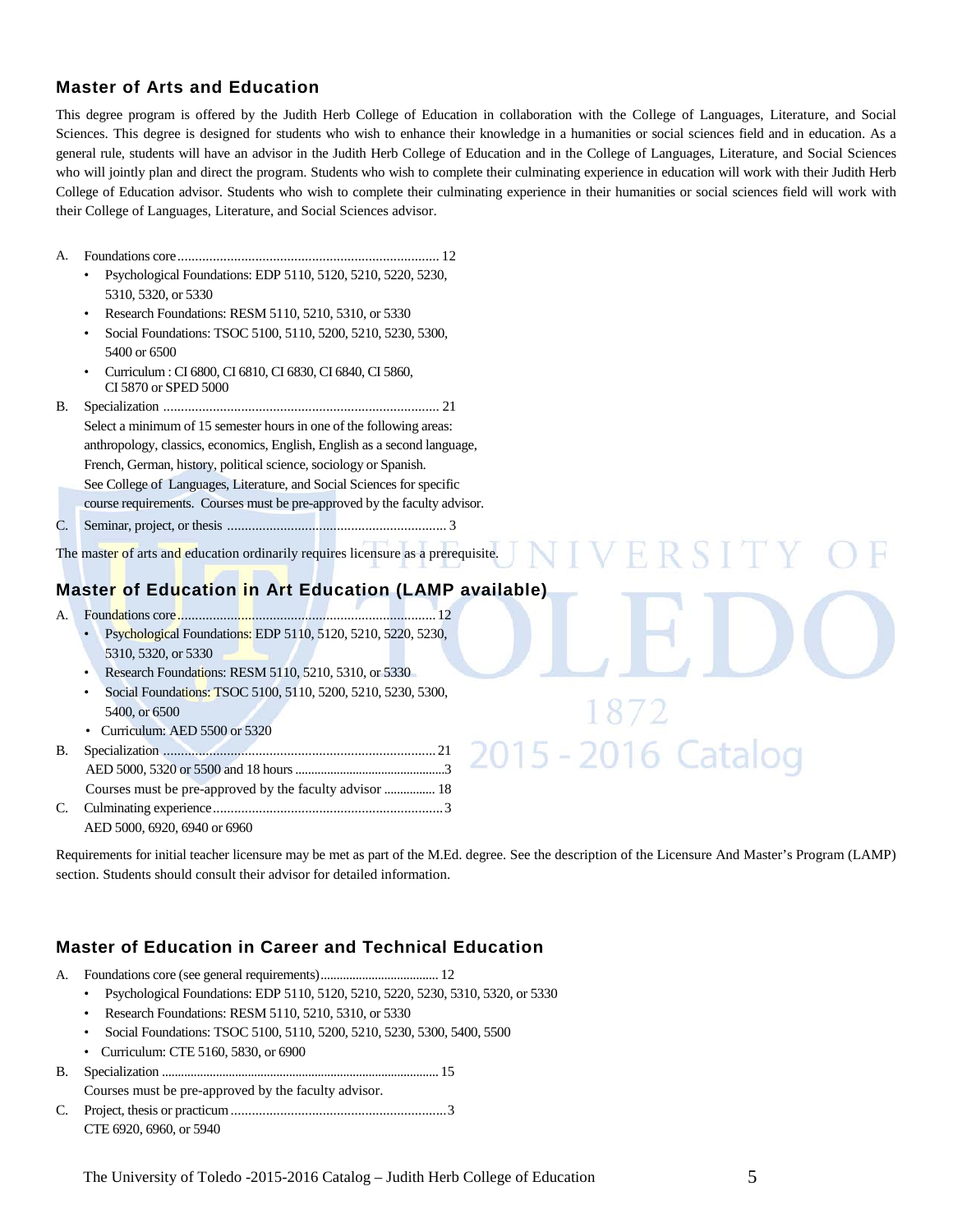## **Master of Education in Curriculum and Instruction**

| $\mathbf{A}$ . |                                                                           |  |  |  |  |  |  |  |  |
|----------------|---------------------------------------------------------------------------|--|--|--|--|--|--|--|--|
|                | Psychological Foundations: EDP 5110, 5120, 5210, 5220, 5230,<br>٠         |  |  |  |  |  |  |  |  |
|                | 5310, 5320, or 5330                                                       |  |  |  |  |  |  |  |  |
|                | Research Foundations: RESM 5110, 5210, 5310, or 5330                      |  |  |  |  |  |  |  |  |
|                | Social Foundations: TSOC 5100, 5110, 5200, 5210, 5230, 5300,<br>$\bullet$ |  |  |  |  |  |  |  |  |
|                | 5400, 5500                                                                |  |  |  |  |  |  |  |  |
|                | Curriculum: CI 6800, CI 6810, CI, 6830, CI 6840, CI 5860, CI 58790, or    |  |  |  |  |  |  |  |  |
|                | <b>SPED 5000</b>                                                          |  |  |  |  |  |  |  |  |
| В.             | Specialization                                                            |  |  |  |  |  |  |  |  |
|                | Courses must be pre-approved by the faculty advisor.                      |  |  |  |  |  |  |  |  |
| C.             | Theory and Research Requirement                                           |  |  |  |  |  |  |  |  |
|                |                                                                           |  |  |  |  |  |  |  |  |
| D.             |                                                                           |  |  |  |  |  |  |  |  |
|                | CI 6900, 6920 or 6960                                                     |  |  |  |  |  |  |  |  |
|                |                                                                           |  |  |  |  |  |  |  |  |

## **Master of Education in Educational Technology and Performance Technology**

- A. Foundations core .......................................................................... 12
	- Psychological Foundations: EDP 5110, 5120, 5210, 5220, 5230, 5310, 5320, or 5330
	- Research Foundations: RESM 5110, 5210, 5310, or 5330
	- Social Foundations: TSOC 5100, 5110, 5200, 5210, 5230, 5300, 5400, 5500
- Curriculum: ETPT 5100

 $FT$ B. Specialization ............................................................................... 15 Areas of focus may include instructional technology, educational computing or instructional design.

Courses must be pre-approved by the faculty advisor. C. Seminar, project, practicum, or thesis............................................... 3

ETPT 6900, 6930, 6940, or 6960

## **Master of Education in Middle Childhood Education (LAMP only)**

A. Foundations core.............................................................................12

- Psychological Foundations: EDP 5110 recommended, or 5120, 5210, 5220, 5230, 5310, 5320, or 5330 as pre-approved by advisor
- Research Foundations: RESM 5110 recommended, or 5210, 5310, or 5330 as pre-approved by advisor
- Social Foundations: TSOC 5300 recommended, or 5100, 5110, 5200, 5210, 5230, or 5400 as pre-approved by advisor
- Curriculum: SPED 5000

B. Specialization .......................................................................................... 12

Select one area of focus from English/language arts, mathematics, science, or social studies. Courses must be pre-approved by the faculty advisor.

C. Theory and research requirement ......................................................3 CI 6890 Theory and research in learning and teach content recommended or 6490, 6590, 6690 or 6790 as pre-approved by advisor

D. Seminar, project or thesis .................................................................3

CI 6900 recommended, 6920 or 6960

Most requirements for initial teacher licensure may be met as part of the M.Ed. degree. See the description of the Licensure And Master's Program (LAMP) section. Students should consult their advisor for detailed information.

FRS 1

16 Catalog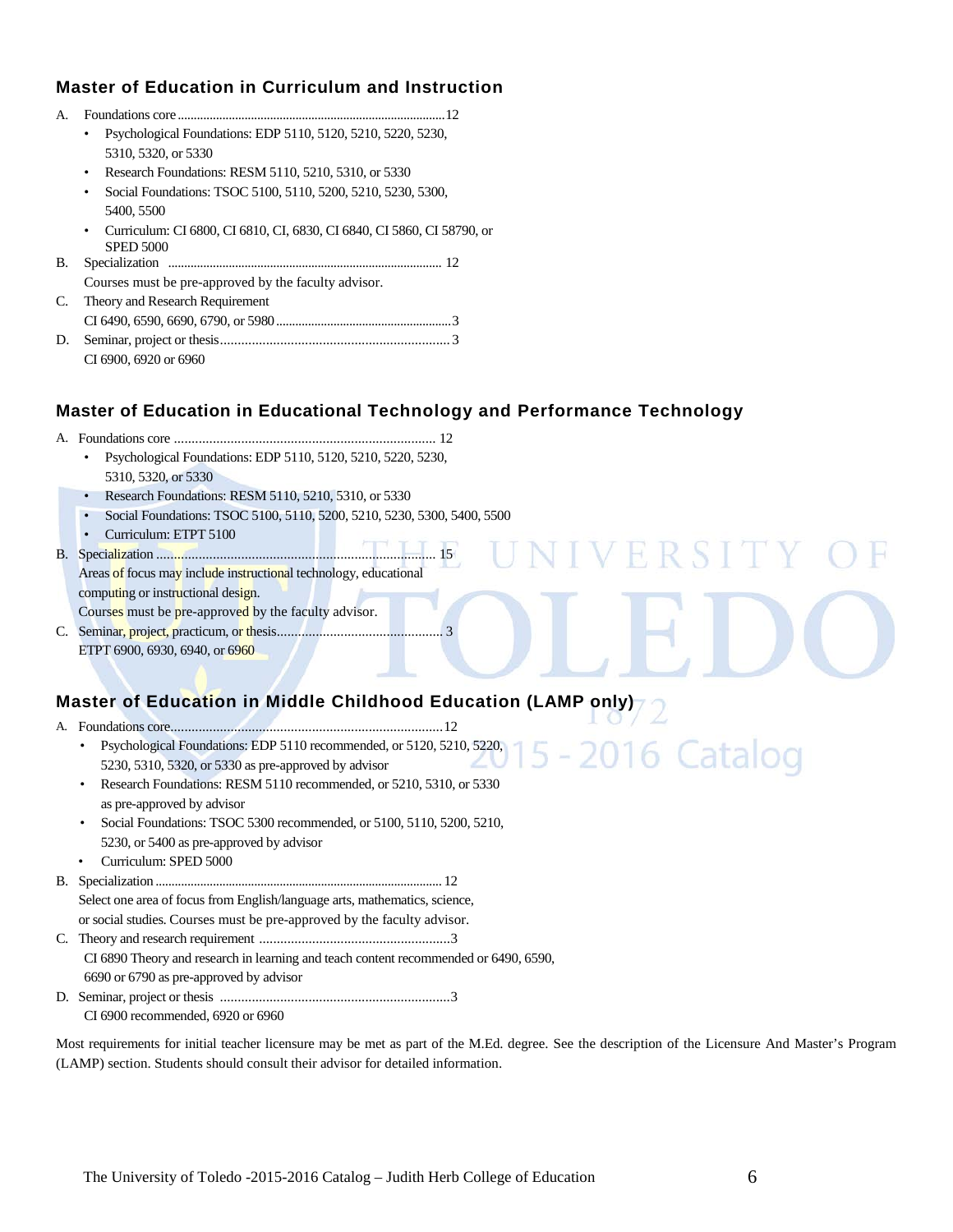## **Master of Education in Secondary Education (Adolescence to Young Adult Education, LAMP only)**

|    | Psychological Foundations: EDP 5110 recommended, or 5120, 5210,             |
|----|-----------------------------------------------------------------------------|
|    | 5220, 5230, 5310, 5320, or 5330 as pre-approved by advisor                  |
|    | Research Foundations: RESM 5210 recommended, or 5110, 5310, or<br>$\bullet$ |
|    | 5330 as pre-approved by advisor                                             |
|    | Social Foundations: TSOC 5300 recommended, or 5100, 5110, 5200,             |
|    | 5210, 5230, 5400, 5500 as pre-approved by advisor                           |
|    | Curriculum: CI 6800, CI 6810, CI 6830, CI 6840, CI 5860,                    |
|    | CI 5870 or SPED 5000                                                        |
| В. |                                                                             |
|    | Areas of focus can be English/language arts, mathematics, science,          |
|    | or social studies.                                                          |
|    | Courses must be pre-approved by the faculty advisor.                        |
|    |                                                                             |
|    | CI 6490, 6590, 6690 or 6790                                                 |
|    |                                                                             |
|    | CI 6900, 6920 or 6960                                                       |

Most requirements for initial teacher licensure may be met as part of the M.Ed. degree. See the description of the Licensure And Master's Program (LAMP) section. Students should consult their advisor for detailed information.

## **Master of Music in Music Education**

| 'ERSIIN<br>Curriculum core must be MED 5360                                             |  |
|-----------------------------------------------------------------------------------------|--|
|                                                                                         |  |
| MUS 5900, MUS 5340, MED 5370, Music Ensembles (2 hours), Music Electives                |  |
| Courses must be approved by the faculty adviser.                                        |  |
|                                                                                         |  |
| MED 6920 or 6960                                                                        |  |
| Students will be required to pass comprehensive written and oral examinations, normally |  |
| given during the last semester of work.                                                 |  |
|                                                                                         |  |

Requirements for initial teacher licensure may be met as part of the M.Ed. degree. Students should consult their advisor for detailed information.

## **Master of Science and Education**

This degree program is offered by the Judith Herb College of Education in collaboration with the College of Natural Science and Mathematics. The degree is designed for students who wish to enhance their knowledge in a science field or in mathematics and in education. As a general rule, students will have an advisor in the Judith Herb College of Education and in the College of Natural Science and Mathematics who will jointly plan and direct the program. Students who wish to complete their culminating experience in education will work with their Judith Herb College of Education advisor. Students who wish to complete their culminating experience in their science field or mathematics will work with their College of Natural Science and Mathematics advisor.

- A. Foundations core ........................................................................... 12
	- Psychological Foundations: EDP 5110, 5120, 5210, 5220, 5230, 5310, 5320, or 5330
	- Research Foundations: RESM 5110, 5210, 5310, or 5330
	- Social Foundations: TSOC 5100, 5110, 5200, 5210, 5230, 5300, 5400, 5500
	- Curriculum: CI 6800, CI 6810, CI 6830, CI 6840, CI 5860,CI 5870 or SPED 5000
- B. \*Specialization................................................................................... 21 Select a minimum of 15 semester hours in biology, chemistry, geology, mathematics or physics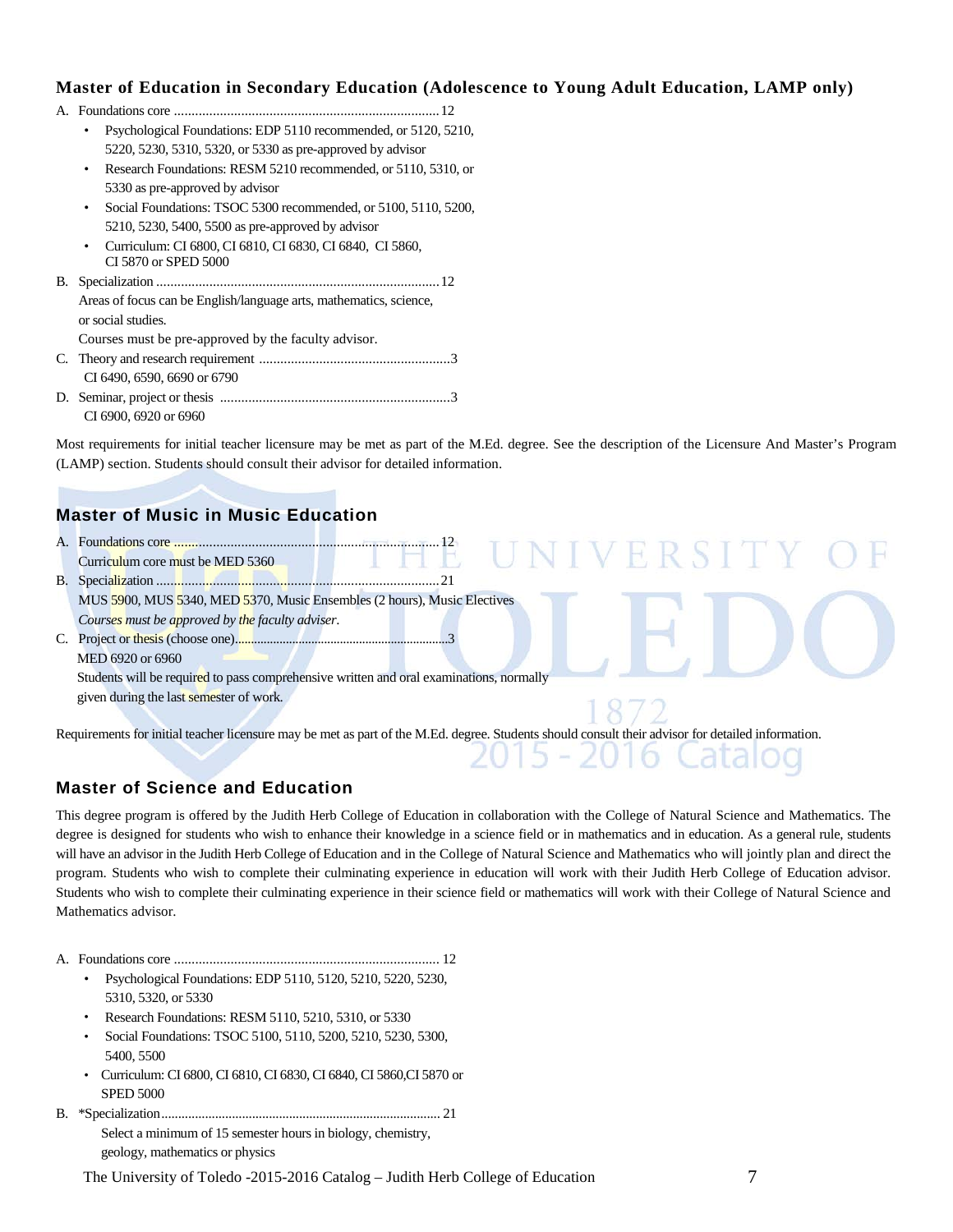\* Refer to Graduate Programs in College of Natural Science and Mathematics for specific course requirements for dual degree programs. Courses must be pre-approved by the faculty advisor.

C. Seminar, project or thesis ........................................................................3

The master of science and education ordinarily requires licensure as a prerequisite.

#### **Endorsements**

Career-based Intervention Early childhood generalist (grades 4-5) Literacy specialist Reading (PreK-12)

#### **Licensure Programs**

Adolescence to young adult (7-12) Art education (multi-age) Foreign language (multi-age) Middle grade (4-9) Music education (multi-age) Special education (multi-age)

## **Educational Specialist (Ed.S.) Degree Programs**

Educational specialist (Ed.S.) degree is available through a post-master's graduate program that provides students an area of educational specialization with emphasis on practice. Specific areas represented are curriculum and instruction, educational technology, early childhood education, secondary education, and career and technical education.

The Ed.S. in curriculum and instruction is designed to meet the needs of individuals involved with the curriculum, teaching, and supervision aspects of discipline-centered areas of study. The degree provides patterns of study for teachers and supervisors who want an education beyond the master's degree as a specialist, but who are not interested in a doctoral degree. For the program and requirements of a specific area, contact a faculty advisor.

### **Admission to Educational Specialist Degree Programs**

Admission requirements to the Ed.S. programs include a bachelor's degree from an accredited four-year institution and a master's degree from an accredited institution.

- The three (3) letters of recommendation are expected from academic professionals to support the applicant's ability and character to succeed in the graduate degree.
- A statement of purpose is required to demonstrate writing ability and to describe the applicant's goals and how the educational specialist degree supports those goals.

#### **Requirements for Educational Specialist Programs**

- Students must complete a minimum of 32 semester hours of approved graduate coursework beyond the master's level with a minimum GPA of 3.0 on a 4.0 scale.
- Students are required to develop a plan of study with their advisor that specifies the coursework that must be completed to fulfill degree requirements. This plan must be filed prior to the completion of 15 semester hours and must be approved by the advisor, the department chairperson, and the college associate dean.
- All course work for the Ed.S. must be taken within a six-year period immediately preceding the date the degree is awarded.
- Programs require the completion of a culminating experience, which may include field experiences, internships, or other professional projects.
- No more than a total of six semester hours of credit from any combination of workshops (7950), problems or special topics courses (7980) or independent studies (7990 or 8990) may be applied to a specialist's program.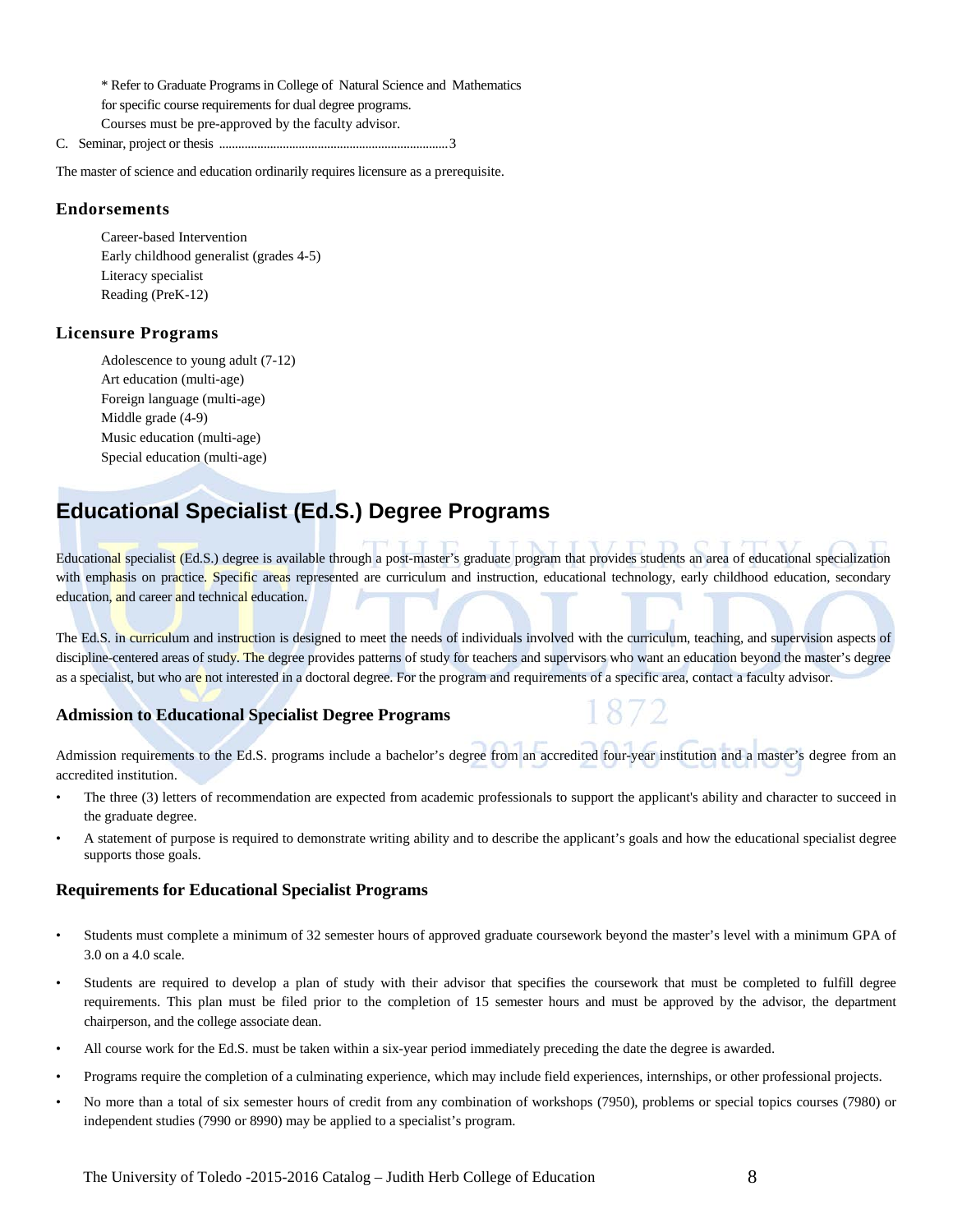#### **Doctoral Degree Programs**

The department offers a doctoral degree with concentrations in curriculum and instruction, educational media, and secondary education. In addition, these doctoral programs are also available as minor areas of study to support other programs. Students should discuss these alternatives with their advisors.

#### **Admission to Doctoral Programs**

Individuals applying for admission to doctoral study must meet the admission requirements of the College of Graduate Studies as well as specific program requirements.

- GRE is recommended but not required for applicants with master's degree GPA of 3.5 or higher. Please contact the program directly regarding this requirement.
- Acceptable GRE scores with 144 in both the verbal and quantitative sections and a 3.5 writing score or above preferred.
- Evidence in prerequisite academic work that the applicant can successfully complete the doctoral program in the area of study.
- An autobiographical sketch that describes why the applicant wishes to pursue the selected doctoral program. This sketch also should include information on previous study, educational experience, professional accomplishments, immediate and future professional goals, a proposed time schedule for completing the degree, and any other information that the applicant believes is relevant for admission into the desired program.
- Evidence of research and writing ability, if required by the doctoral program. Such evidence may include a master's thesis, proctored writing sample, a written research report, one or more reprints of publications, a paper presented to a professional society, or similar evidence of competence in this respect.

#### **Requirements for Doctoral Programs**

A minimum of 60 hours of doctoral coursework (7000/8000 level) is required. Each doctoral student is expected to:

- Identify a concentration in one area of specialization (i.e., a major) and pass a written examination (major examination) that covers the major area of concentration;
- Demonstrate proficiency in tools of research;
- Depending on the program, pass a separate written examination;
- After passing the written major examination and passing an oral examination that covers the relevant coursework;
- Present and defend a dissertation proposal;
- Present and defend a completed dissertation in a public forum.

## **Academic Advising Committee**

The student is assigned a temporary advisor upon admission to a program. This advisor guides the student in forming a doctoral program committee.

2015 - 2016 Catalog

The doctoral program committee shall be formed before the student completes 18 hours of credit. The doctoral program committee has a minimum of three members who are selected from the membership of the graduate faculty of the University. The doctoral program committee is responsible for assisting the student in the development of a plan of study and assuring competence by overseeing the doctoral major exam, any minor exam(s) and doctoral program orals.

The plan of study must be approved by the doctoral program committee, the department chairperson, and the associate dean of the college. The plan of study must be filed before 18 semester hours of the doctoral program are completed; and revisions to the original plan of study should be timely updated with the College of Graduate Studies the semester a revision occurs. After completion of the academic requirements, major/minor examinations and oral defense of the major/minor examinations, the student must form a dissertation committee to guide the development of the dissertation proposal and ultimately the dissertation.

The dissertation committee must include a minimum of four graduate faculty members including one who is not in the discipline major. The student must work closely with the committee to develop a research proposal for the dissertation. Once the committee approves the research design and proposal, the student must obtain Institutional Research Board approval before beginning any phase of the research study. A public defense of the dissertation is required.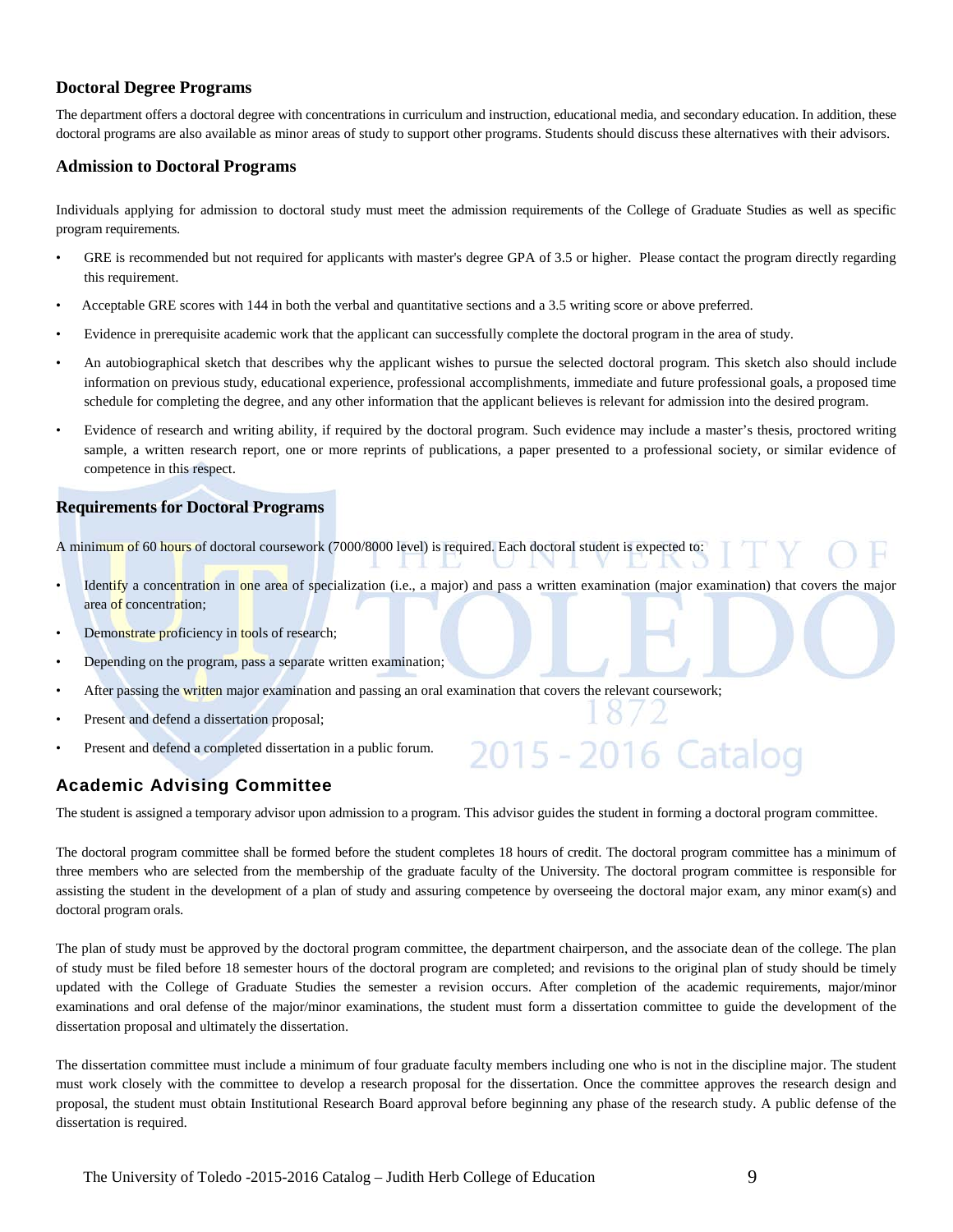All coursework and requirements of the doctoral degree must be completed within the seven year period preceding the awarding of the degree.

## **Virtual Educator Certificate Program**

The Online Virtual Educator Certificate program is designed for teachers, media/technology specialists, and other educational professionals to teach in a virtual school environment. The program requires completion of four (12 semester hours) of graduate courses. All courses are offered online (distance learning). Twelve credit hours earned by a non-degree seeking graduate student may be applied toward the M.Ed. degree program. This certificate will provide candidates with greater opportunities to be hired for virtual teaching positions.

Candidates in the program acquire the pedagogical skills and knowledge needed for teaching in a virtual school. These include an essential foundations in Educational Technology, which is the ability to design instruction and select strategies and media to meet the needs of diverse learners in an online environment. Candidates in this certificate program will be immersed in the learning process both as an online student and as an online teacher providing valuable experiences in understanding the needs and changing roles that exists as part of an online learning environment. Candidates will examine the application of learning theories and best practices in the design of instruction and be introduced to a variety of new and exciting technologies that can enhance teaching and learning in an online learning environment.

#### **Prospective Students: Admission Guidelines**

The application process for the Virtual Educator Certificate Program is entirely completed online. The following are minimum application requirements for admission consideration to the Certificate Program in Educational Technology. The University of Toledo application requirements and other relevant information are available on the Graduate Studies Website.

#### **Admissions Criteria**

Candidates admitted to the program must have the following:

- A baccalaureate degree from an accredited four-year institution. However, if you are planning to teach in P-12 schools, you must have a teaching licensure in a specific subject area or discipline.
- An overall grade point average (GPA) of at least 2.7 or higher on a 4.0 scale in all undergraduate work.
- Two recommendation letters concerning the prospective Virtual Educator, which may come from such sources as the undergraduate major adviser, current employer, school principal or others who are knowledgeable about the applicant's ability to engage in graduate work in the desired program.

2015 - 2016 Catalog

All graduate degree-seeking students must apply for admission to the Virtual Educator Certificate program prior to graduation.

#### **Program of Study**

Complete 6 semester hours of required course work.

- ETPT 5000 Introduction to Educational Technology (3)
- ETPT 5100 Instructional Systems Design Principles (3)

Complete 6 semester hours from the following three elective courses:

- ETPT 6150 Designing Instruction for Diverse Learner Populations (3)
- ETPT 6510 Teaching and Learning at a Distance (3)
- EDP 5120 Alternative Approaches to Discipline (3)

## **Department of EARLY CHILDHOODAND SPECIAL EDUCATION**

#### *RICHARD WELSCH, chair*

Programs housed in this department include graduate programs in early childhood education and special education (intervention specialist licenses in mild/moderate, moderate/intensive; Ohio DD early intervention certificate). In addition, teacher licensure requirements may be obtained in early childhood education or special education in conjunction with the master's degree. These programs are available at the master, education specialist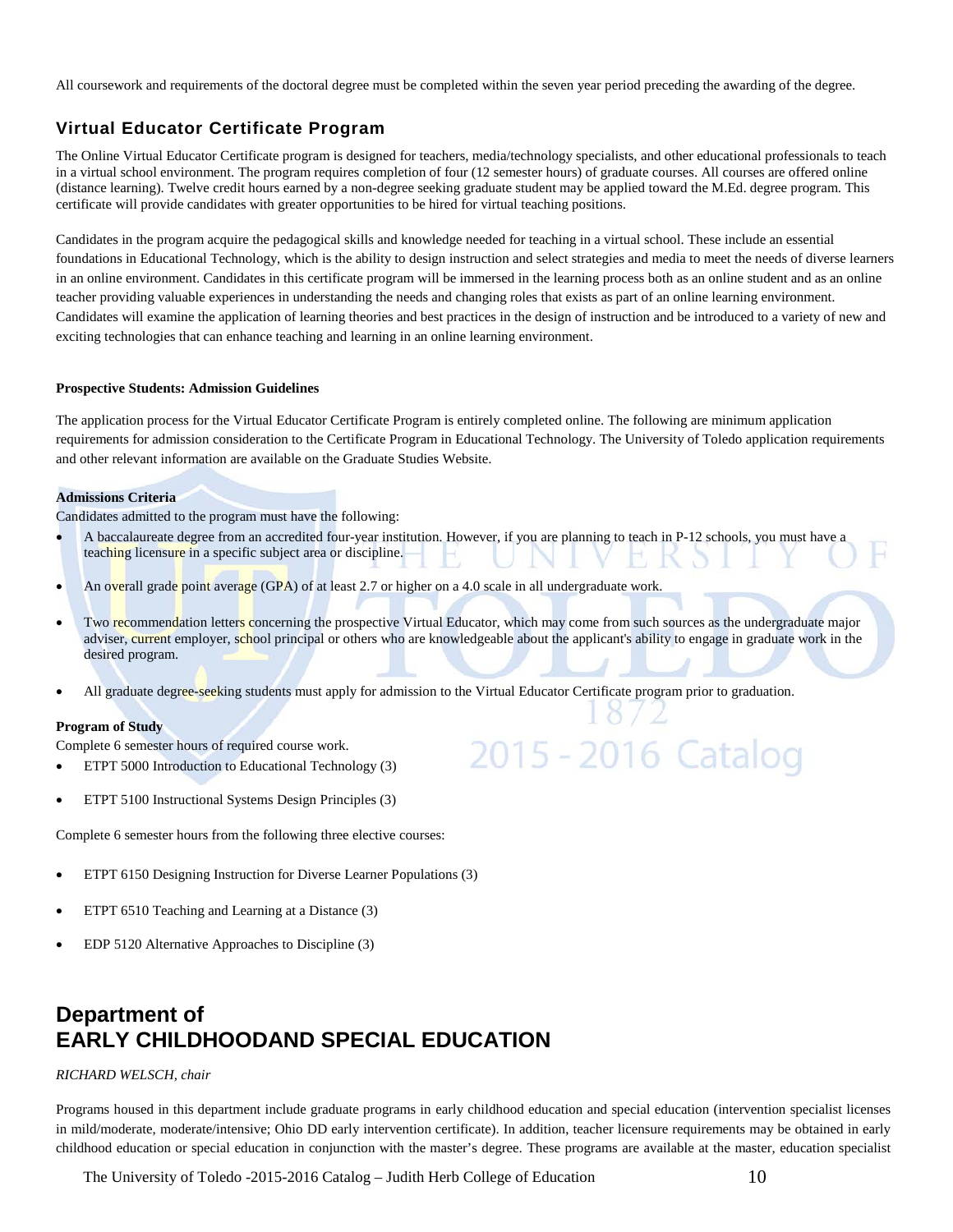(6th year program) and doctoral level. Endorsements are also available in the areas of early intervention, pre-school special needs, and transition to work.

Educational programs at The University of Toledo are accredited by the National Council for Accreditation of Teacher Education (NCATE).

#### **Admission to Master's Degree Programs**

In addition to the College of Graduate Studies admission requirements, master's programs housed in the department of early childhood and special education require the following:

- An overall grade point average (GPA) of at least 2.7 on a 4.0 scale in all undergraduate work. Students who fail to meet this requirement may be considered for provisional admission**,** provided they demonstrate excellent promise for graduate study through other objective measures. An acceptable GRE score is one of the requirements for students without the 2.7 undergraduate grade point average.
- Three recommendations regarding the prospective graduate student's potential for doing master's level work, which, depending upon the student's status at the time, may come from such sources as the undergraduate major advisor, current employer, school principal or others who are knowledgeable about the applicant's ability to engage in graduate work in the desired program.
- A statement describing the student's background and goals as well as the importance of the degree in achieving those goals.
- Some programs have selective admissions and may admit a limited number of students. Thus, meeting all formal criteria does not guarantee admission.

## **Requirements for Master's Degree Programs**

Master's programs housed in the department of early childhood and special education require a minimum of 36 semester hours of approved graduate course work. No more than a total of six semester hours of credit from workshops (5950), problems or special topics courses (5980 or 6980), and independent studies (5990 or 6990) may be included in the degree program.

- A plan of study identifying the courses for the master's degree is required after 12 credit hours, generally at the end of the first semester of full time study.
- All students completing one of the master's degrees in this department must fulfill core requirements by completing one course from each of the four foundations core areas within the first 18 semester hours of course work (four of the first six courses must be core courses).
- All course work for the master's degree must be taken within a six-year period immediately preceding the date the degree is awarded.
- The completion of a thesis, project, comprehensive examination, seminar, or field experience (practicum) is noted in specific program descriptions.
	- Programs leading to licensure or endorsement may require additional semester hours to fulfill licensure credential as well as degree requirements.

## **Licensure And Master's Program (LAMP)**

The licensure and master's program (LAMP) is a unique program for providing an initial license for those individuals who are seeking a career change and are interested in becoming a teacher. The LAMP provides a sequence of courses which lead to teacher licensure from the State of Ohio and a master's degree in education. Licensure may be obtained in early childhood education (grades PreK-3), or special education (K-12). The program is designed to provide the student with many opportunities to participate in school settings and to put these experiences into perspective through on-campus reflective seminars.

#### **Admission requirements for LAMP**

All applicants must have a minimum 2.7 overall GPA (combined undergraduate GPA). Other admission requirements may include (but are not limited to) application, GRE scores, writing samples, interviews, and recommendation letters. Students must be fully admitted to the College of Graduate Studies to be eligible. Students must consult with the appropriate LAMP advisor prior to applying.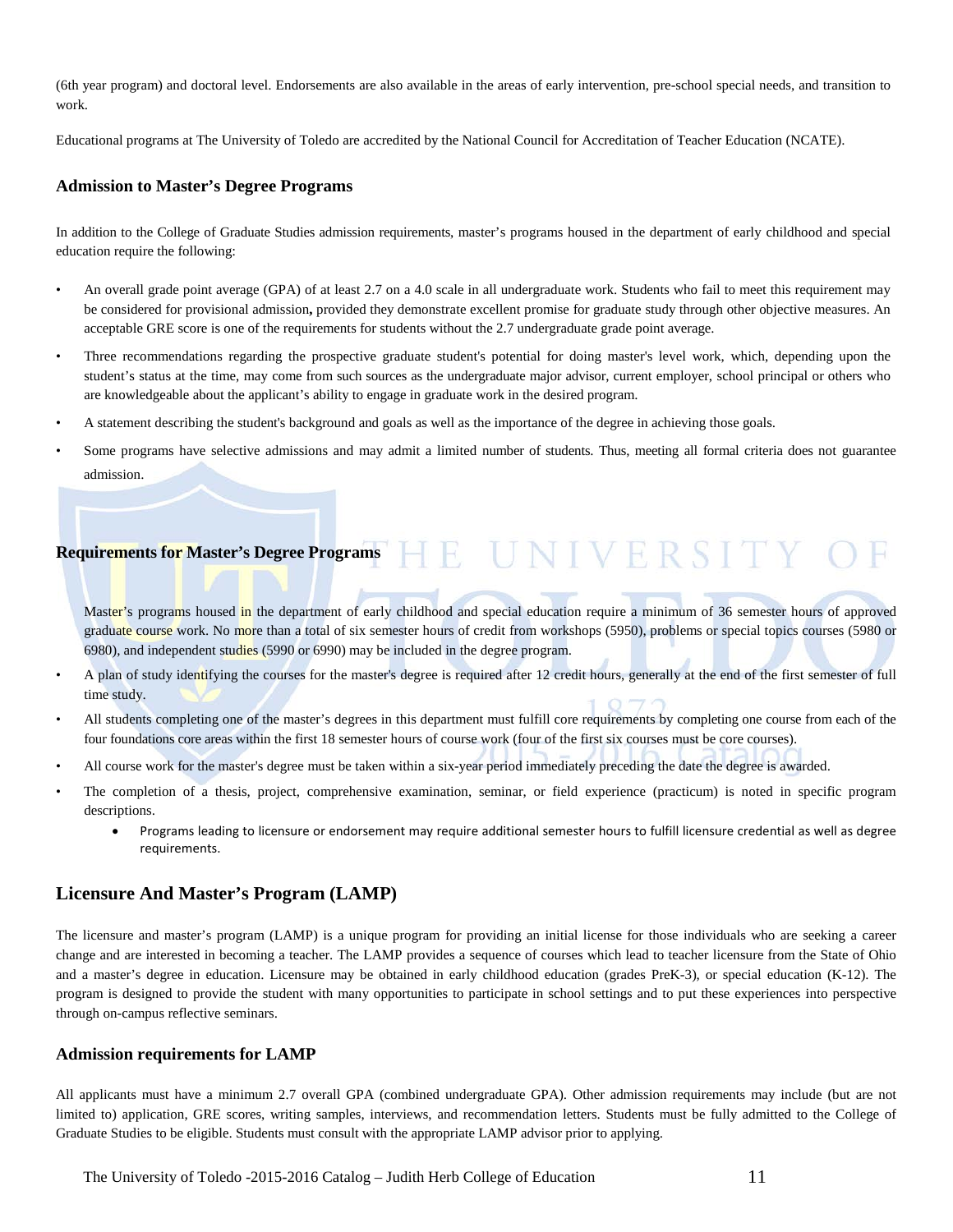### **Licensure Programs**

Early childhood education (PreK-3) Intervention specialist: mild/moderate Intervention specialist: moderate/intensive

#### **Endorsements**

Early intervention certificate – The Ohio Department of Disabilities offers this certificate to focus on teaching children with special needs who are age 0-3. The certificate can be added to a degree in education or a related area/degree (nursing, social work, psychology, speech pathology, OT, PT, etc.) and consists of 27 semester hours.

Pre-School special needs – The Ohio Department of Education offers this endorsement on advanced skills and knowledge to work with young learners with disabilities. This endorsement maybe added to a (a) *K-12 Intervention Specialist*, or (b) *Early Childhood PK-3* teaching license. The Preschool Special Needs endorsement is 24 semester hours and can be completed 100% online.

Transition to work – The Ohio Department of Education offers this endorsement on advanced skills and practices regarding working with learners with disabilities as they move from school-age services to adult services. This endorsement maybe add to a *K-12 Intervention Specialist* license, and consist of 16 semester hours. The Transition to Work endorsement can be completed entirely online.

Requirements for endorsements may be met as part of the M.Ed. degree – see advisor for details.

## **Master of Education in Early Childhood Education PreK-3**

A. Foundations core ..........................................................................12 • Psychological Foundations: EDP 5110, 5120, 5210, 5220, 5230, 5310, 5320, or 5330

- Research Foundations: RESM 5110, 5210, 5310, or 5330
- Social Foundations: TSOC 5100, 5110, 5200, 5210, 5230, 5300, 5400, or 5500
- Curriculum core: CIEC 5340 or 6310
- B. Specialization................................................................................18
- Courses must be pre-approved by the faculty advisor*.* C. Theory and research requirement ....................................................3
- CIEC 6950 D. Seminar, project or thesis.................................................................3 CIEC 6900, 6920 or 6960

Requirements for initial teacher licensure may be met as part of the M.Ed. degree. See the description of the licensure and master's program (LAMP) section. Students should consult their advisor for detailed information.

#### **Sample program of study for the master of education in early childhood education PreK-3:**

|                              | <b>Fall Semester</b>                                                                      |                  | <b>Spring Semester</b>                                       |   | <b>Summer Semester</b>                       |        |
|------------------------------|-------------------------------------------------------------------------------------------|------------------|--------------------------------------------------------------|---|----------------------------------------------|--------|
| Year                         | CIEC 6330 Lang and Concept Dev<br>CIEC 6750 Dev and Class Assess<br>EDP core<br>TSOC core | 3<br>3<br>3<br>3 | CIEC 6310 PreK/Primary Curr<br><b>RESM</b> core<br>*Elective |   | CIEC 6320 Mean and Dev Play Beh<br>*Elective | 3<br>3 |
| Year<br>$\mathbf{\tilde{c}}$ | *Elective<br>CIEC 6950 Theory & Research                                                  | 3<br>3           | CIEC 6900 Research Seminar                                   | 3 |                                              |        |

<sup>\*</sup>Note: with pre-approval of the graduate advisor.

-2016 Catalog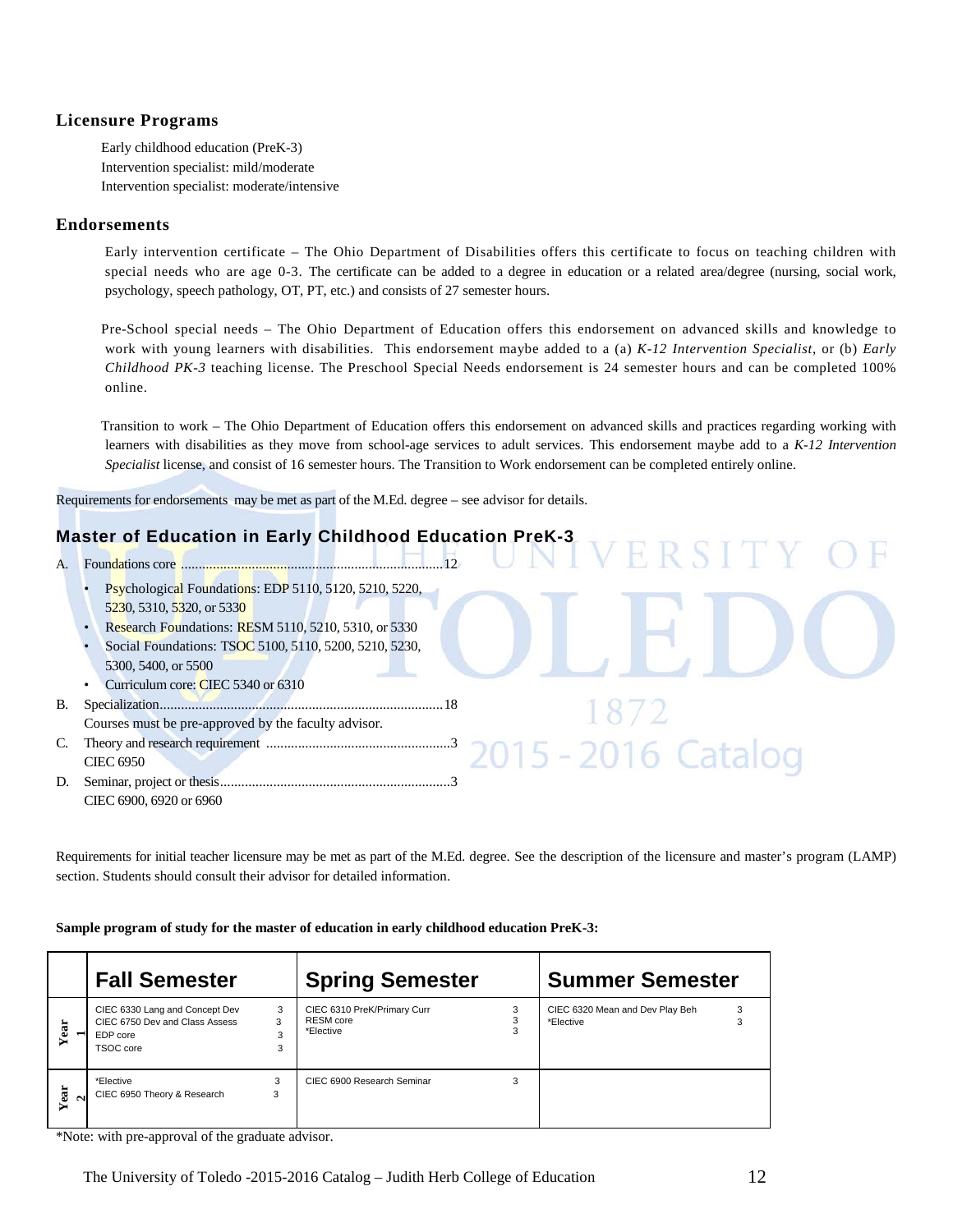## **Master of Education in Special Education**

|    | Psychological Foundations: EDP 5110, 5120, 5210, 5220,<br>$\bullet$  |
|----|----------------------------------------------------------------------|
|    | 5230, 5310, 5320, or 5330                                            |
|    | Research Foundations: RESM 5110, 5210 or 5310<br>$\bullet$           |
|    | Social Foundations: TSOC 5100, 5110, 5200, 5210, 5230,<br>$\bullet$  |
|    | 5300, 5400, or 5500                                                  |
|    | Curriculum core: Students with an undergraduate degree               |
|    | outside of special education take SPED 5000, 5160, 5180,             |
|    | 5250, or 6070. Students with an undergraduate degree in              |
|    | special education take SPED 5820, 5860, 6470, 6490, 6590,            |
|    | 6800, 6810, 6830, CIEC 5340, CIEC 6310, or CIEC 6340.                |
| В. |                                                                      |
|    | Areas of focus may include, but are not limited to, general special  |
|    | education, early childhood special education, transition to work, or |
|    | behavior disorders.                                                  |
|    | Courses must be pre-approved by the faculty advisor.                 |
| C. |                                                                      |

SPED 6930 (Seminar) and one of the following: SPED 6930 (exam) or SPED 6920 (project), or SPED 6960 (thesis)

Requirements for initial teacher licensure may be met as part of the M.Ed. degree. See the description of the licensure and master's program (LAMP) section. Students should consult their advisor for detailed information.

**Sample program of study for the master of education in special education: focus on transition to work:**

|         | <b>Fall Semester</b>                                       |   | <b>Spring Semester</b>                                        | <b>Summer Semester</b>                        |
|---------|------------------------------------------------------------|---|---------------------------------------------------------------|-----------------------------------------------|
| نه      | SPED 5170 Supporting Youth<br>EDP core<br><b>TSOC</b> core | 3 | SPED 6250 Issues and Research<br>RESM core<br>Curriculum core | SPED 5260 Career & Voc<br>CTE 5080 Principles |
| ی<br>لا | SPED 6940 Externship<br>*Elective                          | 3 | SPED 6930 Seminar<br>SPED 6930 Comp Exam<br>3                 | $\frac{1}{2}$                                 |

\*Note: with pre-approval of the graduate advisor.

**Sample program of study for the master of education in special education: focus on early childhood special education:**

|                | <b>Fall Semester</b>                                                                                |                  | <b>Spring Semester</b><br><b>Summer Semester</b>                                             |   |                                                |  |
|----------------|-----------------------------------------------------------------------------------------------------|------------------|----------------------------------------------------------------------------------------------|---|------------------------------------------------|--|
| Year           | SPED 6070 Curr Model EC<br>SPED 5270 Team Models and Net<br>CIEC 6750 Dev and Classroom<br>EDP core | 3<br>3<br>3<br>3 | SPED 5280 Management ECSE<br>SPED 5980 Curr & Strat K-3 Dis<br><b>RESM</b> core<br>TSOC core |   | SPED 5250 Family/Professional<br>SPED 6550 AAC |  |
| Year<br>$\sim$ | SPED 6930 Seminar                                                                                   | 3                | SPED 6920 Project                                                                            | 3 |                                                |  |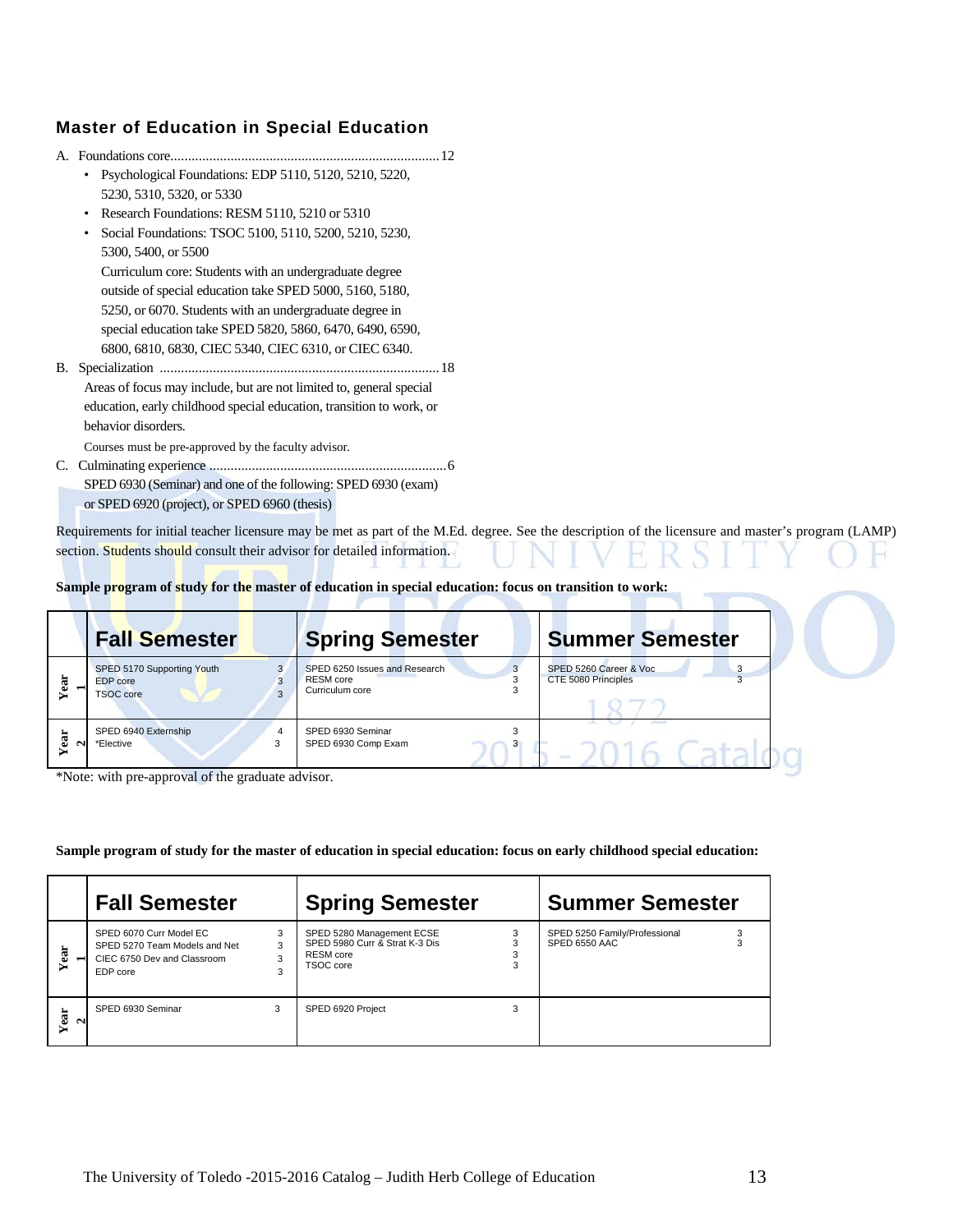## **Educational Specialist (Ed.S.) Degree Programs**

Educational specialist (Ed.S.) degree is available through a post-master's graduate program that provides students an area of educational specialization with emphasis on practice. Specific areas represented in the Department of ECSE are special education and early childhood education.

The Ed.S. in curriculum and instruction is designed to meet the needs of individuals involved with the curriculum, teaching, and supervision aspects of discipline-centered areas of study. The degree provides patterns of study for teachers and supervisors who want an education beyond the master's degree as a specialist, but who are not interested in a doctoral degree. For the program and requirements of a specific area, contact a faculty advisor.

### **Admission to Educational Specialist Degree Programs**

Admission requirements to the Ed.S. programs include a bachelor's degree from an accredited four-year institution and a master's degree from an accredited institution.

- The three (3) letters of recommendation are expected from academic professionals to support the applicant's ability and character to succeed in the graduate degree.
- A statement of purpose is required to demonstrate writing ability and to describe the applicant's goals and how the educational specialist degree supports those goals.

### **Requirements for Educational Specialist Programs**

- Students must complete a minimum of 32 semester hours of approved graduate coursework beyond the master's level with a minimum GPA of 3.0 on a 4.0 scale.
- Students are required to develop a plan of study with their advisor that specifies the coursework that must be completed to fulfill degree requirements. This plan must be filed prior to the completion of 15 semester hours and must be approved by the advisor, the department chairperson, and the college associate dean.
- All course work for the Ed.S. must be taken within a six-year period immediately preceding the date the degree is awarded.
- Programs require the completion of a culminating experience, which may include field experiences, internships, or other professional projects.
- No more than a total of six semester hours of credit from any combination of workshops (7950), problems or special topics courses (7980) or independent studies (7990 or 8990) may be applied to a specialist's program.

1872

## **Doctoral Degree Programs**

The department offers a doctoral degree in curriculum and instruction with a focus on special education or early childhood education.

#### **Admission to Doctoral Programs**

Individuals applying for admission to doctoral study must meet the admission requirements of the College of Graduate Studies as well as specific program requirements.

- A minimum 3.25 cumulative GPA, using a 4.0 scale, on all previous graduate academic work with a completed master's degree.
- Acceptable GRE scores with 50 percentile or higher preferred (taken within the last five years).
- Evidence in prerequisite academic work that the applicant can successfully complete the doctoral program in the area of study.
- An autobiographical sketch that describes why the applicant wishes to pursue the selected doctoral program. This sketch also should include information on previous study, educational experience, professional accomplishments, immediate and future professional goals, a proposed time schedule for completing the degree, and any other information that the applicant believes is relevant for admission into the desired program.
- Evidence of research and writing ability. Such evidence may include a master's thesis, proctored writing sample, a written research report, one or more reprints of publications, a paper presented to a professional society, or similar evidence of competence in this respect.
- Evidence of successful teaching experience is preferred.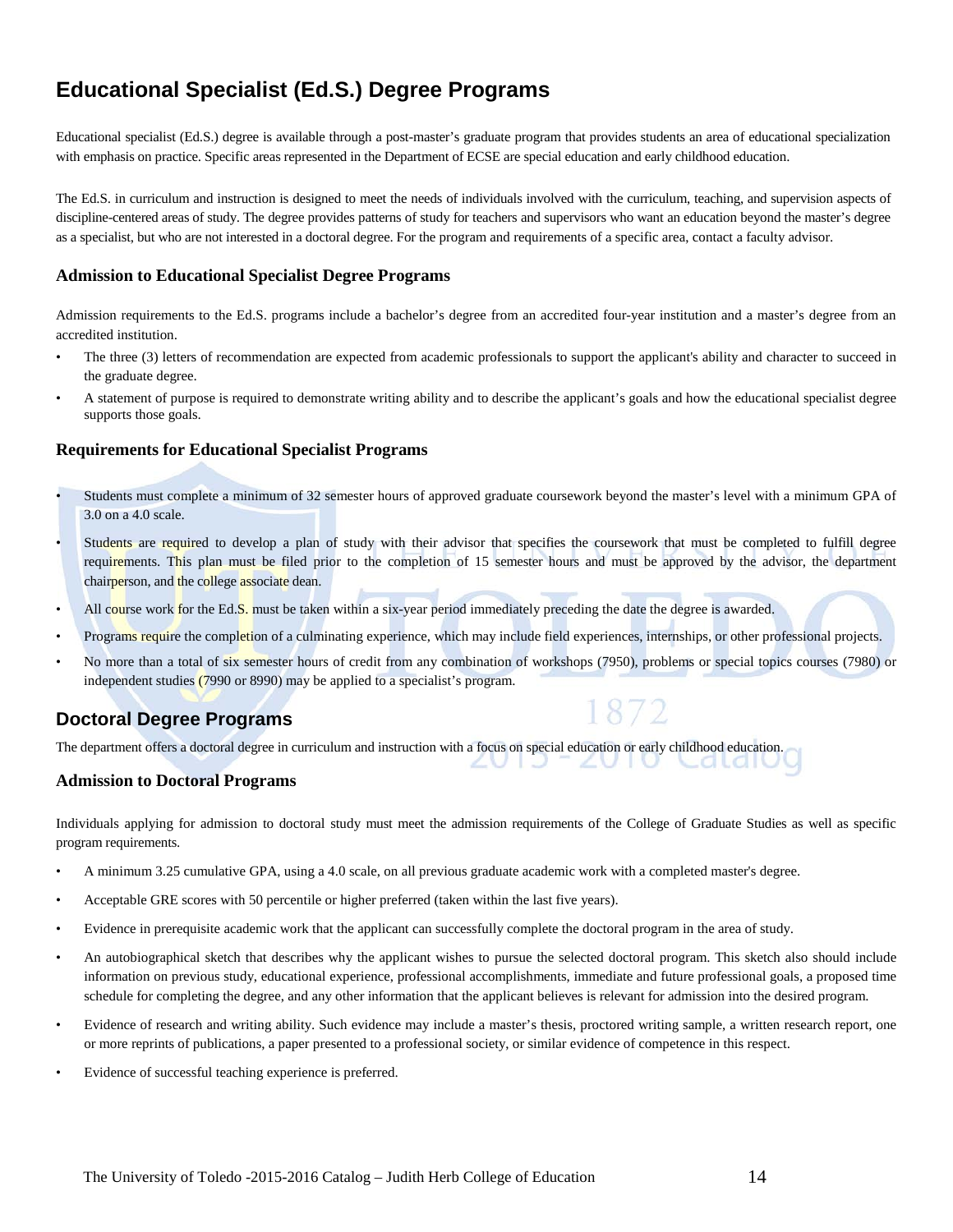### **Requirements for Doctoral Programs**

A minimum of 60 hours beyond the master's degree is required. Each doctoral student is expected to:

- Identify a concentration in an area of specialization (i.e., a major) and pass a written examination (major examination);
- Demonstrate proficiency in tools of research;
- After passing the written major examination, pass an oral examination that covers the relevant coursework;
- Present a dissertation proposal;
- Present and defend a completed dissertation in a public forum.

### **Academic Advising Committee**

The student is assigned a temporary advisor upon admission to a program. This advisor guides the student in forming a doctoral program committee.

The doctoral program committee is to be formed before the student completes 18 hours of credit. The doctoral program committee has a minimum of three members who are selected from the membership of the graduate faculty of the University. The doctoral program committee is responsible for assisting the student in the development of a plan of study and assuring competence by overseeing the doctoral major exam and doctoral program orals.

The plan of study must be approved by the doctoral program committee, the department chairperson, and the Associate Dean of the college. The plan of study must be filed before 18 semester hours of the doctoral program are completed. After completion of the academic requirements, the student must form a dissertation committee to guide the development of the dissertation.

## **Dissertation**

The dissertation committee must include a minimum of four graduate faculty members including one who is not in the discipline major. The members of the dissertation often include members from the doctoral program committee. The student must work closely with the committee to develop a research proposal for the dissertation. Once the committee approves the research design, the student must obtain Institutional Research Board approval before beginning the research study. A public defense of the dissertation is required.

All coursework and requirements for the doctoral degree should be completed in the seven year period immediately preceding the awarding of the degree.

## **Graduate Certificate in Interprofessional Teaming in Early Childhood**

The goal of the graduate certificate in interprofessional teaming is to prepare and guide professionals to engage in collaborative best practices in service to individuals with special needs and their families. The Graduate Certificate in Interprofessional Teaming advances this mission. Graduate students already enrolled in professional programs in the following six disciplines will be able to earn this certificate to augment their preparation to engage in collaborative best practices in services to young children with special needs and their families:

- Early Childhood Education,
- Occupational Therapy,
- Physical Therapy,
- School Psychology,
- Special Education,
- Speech Language Pathology

The criteria for eligibility for enrollment and retention in the certificate program include:

- Completion of the first semester in one's program of study with a minimum 3.5 GPA and otherwise in good standing, as verified by program director and/or academic advisor,
- Submission of a statement of purpose outlining one's desire to complete the certificate, and
- Grades of B or higher in all certificate courses.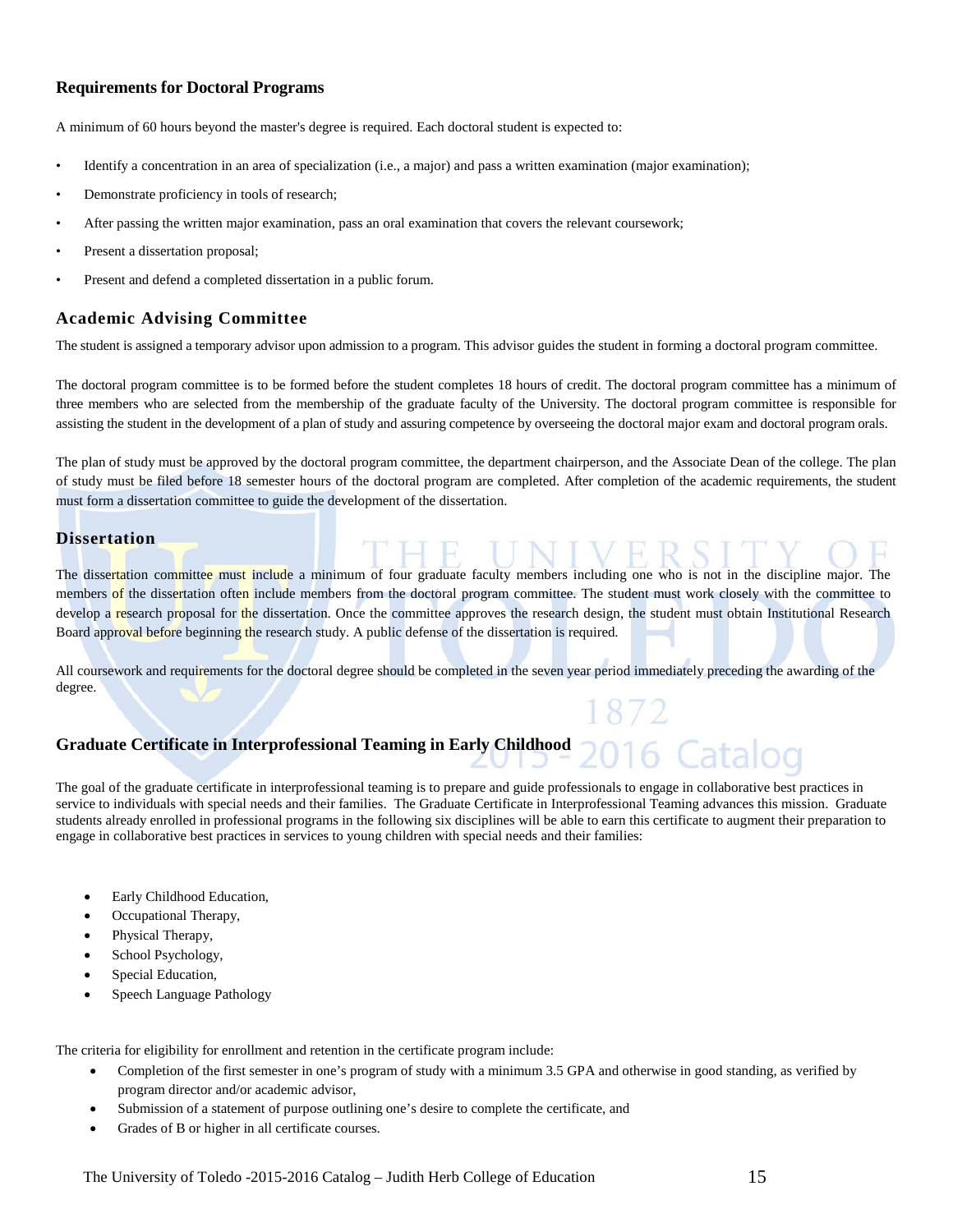Students will demonstrate competencies through individualized programs of study, approved by faculty members affiliated with the certificate program. Students should consult their advisor for detailed information.

While earning the certificate will entail documenting 38 competencies (in the areas of Collaboration, Advocacy, Diversity and Cultural Competence, Evidence-Based Practice, Professional and Ethical Standards, Technology, Human Development, Assessment and Evaluation, and Service Provision), the minimum total credit hours to be awarded the certificate is 12. In addition to the core courses required by the certificate, additional courses from the student's professional program will be identified by the advisor. The certificate must be awarded simultaneously with the professional degree.

## **Department of EDUCATIONAL FOUNDATIONS AND LEADERSHIP**

*Edward Janak, chair*

The mission of the department of educational foundations and leadership (EDFL) is to prepare and develop educational leaders and scholars to be agents of transformation on all levels of educational systems. A learning paradigm informs our graduate programs, which are student-centered, inquiry-based, and integrated in terms of theory and practice, and lead to graduate degrees (Master's, Ed.S., Ed.D., and Ph.D.). Graduate degrees are available in educational administration and supervision, educational psychology, research and measurement, social foundations of education (including philosophy, sociology, and history of education).

The department is also the home of the Center for Nonviolence and Democratic Education (CNDE).

The educational administration and supervision program is accredited by the National Council for Accreditation of Teacher Education (NCATE).

## **Admission to Master's Degree Programs**

In addition to the College of Graduate Studies admission requirements, master's programs housed in the department of educational foundations and leadership (EDFL) require the following:

- An overall grade point average (GPA) of at least 2.7 on a 4.0 scale in all undergraduate work. Students who fail to meet this requirement may be considered for provisional admission**,** provided they demonstrate excellent promise for graduate study. The GRE is required for students with less than a 2.7 undergraduate grade point average. െറി
- Three letters of recommendation regarding the prospective graduate student's potential for doing master's level work, which, depending upon the student's status at the time, may come from such sources as the undergraduate major advisor, current employer, school principal, or others who are knowledgeable about the applicant's ability to engage in graduate work in the desired program.
- A statement describing the student's background and goals as well as the importance of the degree in achieving those goals.
- Some programs have selective admissions and may admit a limited number of students. Thus, meeting all formal criteria does not guarantee admission.

#### **Requirements for Master's Degree Programs**

Master's programs housed in the department of educational foundations and leadership require a minimum of 30 or 36 semester hours (depending on program) of approved graduate course work. No more than a total of six semester hours of credit from workshops (5950), problems or special topics courses (5980 or 6980), and independent studies (5990 or 6990) may be included in the degree program.

- A plan of study identifying the courses for the master's degree is required after 12 credit hours, generally at the end of the first semester of full time study.
- All students completing one of the master's degrees in this department must fulfill core requirements by completing one course from each of the four foundations core areas within the first 18 semester hours of course work (four of the first six courses must be core courses).
- All course work for the master's degree must be taken within a six-year period immediately preceding the date the degree is awarded.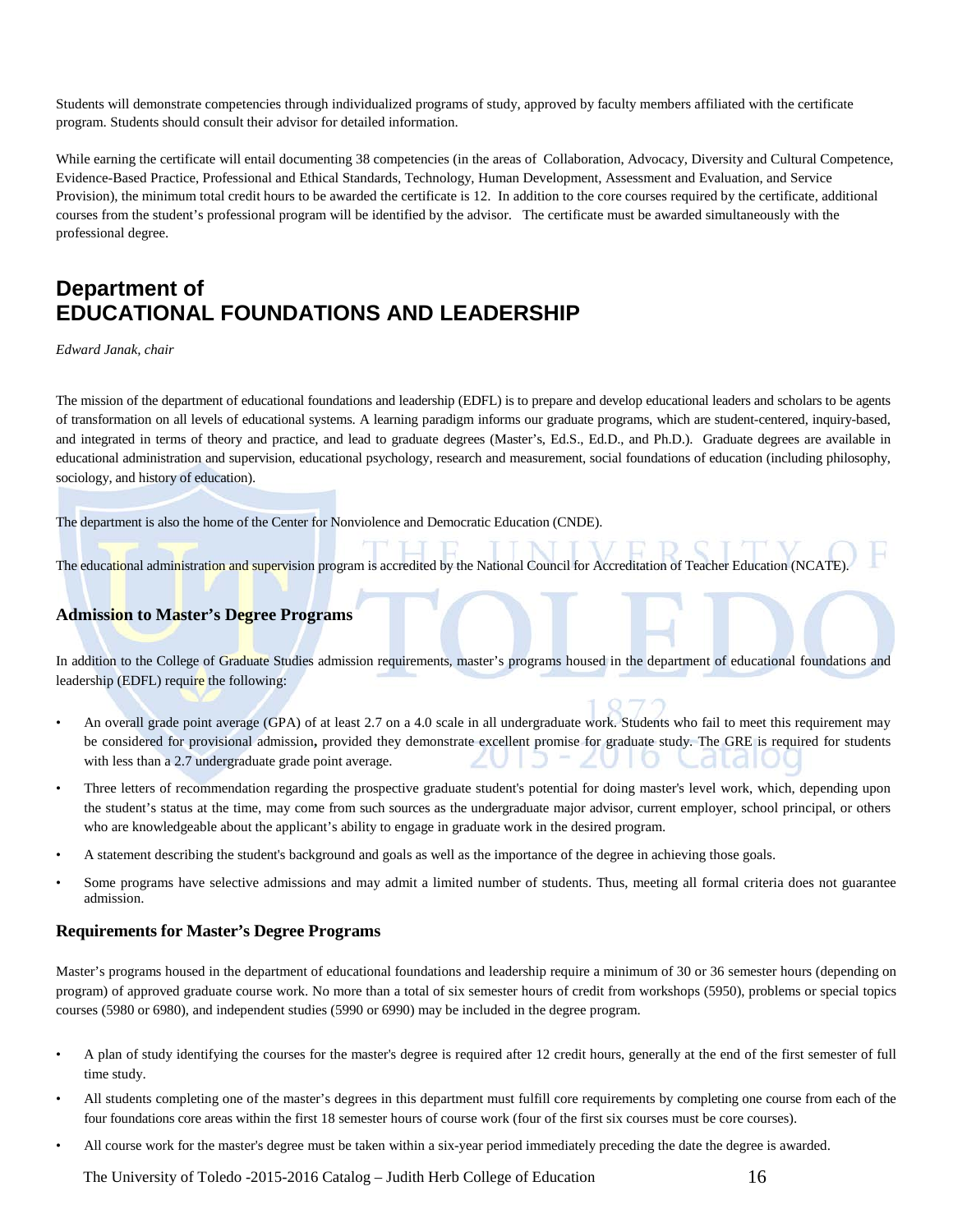• The completion of a thesis, project, comprehensive examination, seminar, or field experience (practicum) is noted in specific program descriptions.

Programs leading to licensure or endorsement may require additional semester hours to fulfill licensure credentials as well as degree requirements.

## **Master of Education in Educational Administration and Supervision**

A. Foundations core ...............................................................................12

- Psychological Foundations: EDP 5110, 5120, 5210, 5220, 5230, 5320, or 5330
- Research Foundations: RESM 5110, 5210, 5310, or 5330
- Social Foundations: TSOC 5100, 5110, 5200, 5210, 5230, 5300, 5400, 5500
- Curriculum: CI 5860, 5870, 6800, 6810, 6830, 6840,
- B. Specialization.............................................................................. 15 Courses must be pre-approved by the faculty advisor from: EDAS 6000, 6020, 6110, 6230, 6150 or others with pre approval
- C. Seminar, project or thesis .............................................................. 3 EDAS 6900 or 6920 or 6960 or 6190

Programs leading to the M.Ed. degree in educational administration and supervision also may meet some of the requirements for a principal license in Ohio. Students should consult their advisor for detailed information.

H.

2015 - 2016 Catalog

R

#### **Licensure Programs include:**

Principal (PreK-6) Principal (4-9) Principal (5-12) **Superintendent** 

## **Master of Education in Educational Psychology**

- A. Foundations core .......................................................................... 12
	- Psychological Foundations: EDP 5110, 5120, 5210, 5220, 5230, 5320, or 5330
	- Research Foundations: RESM 5110, 5210, 5310, or 5330
	- Social Foundations: TSOC 5100, 5110, 5200, 5210, 5230, 5300, 5400, 5500
	- Curriculum: CI 5860, 5870, 6800, 6810, 6830 or 6840
- B. Specialization ............................................................................... 15 Areas of focus may include learning/cognition or human development. Courses must be pre-approved by the faculty advisor.
- C. Project or thesis .............................................................................. 3 EDP 6980 or 6960

## **Master of Education in Educational Research and Measurement**

A. Foundations core .......................................................................... 12

- Psychological Foundations: EDP 5110, 5120, 5210, 5220, 5230, , 5320, or 5330
- Research Foundations: RESM 5110, 5210, 5310, or 5330
- Social Foundations: TSOC 5100, 5110, 5200, 5210, 5230, 5300, 5400, 5500
- Curriculum: CI 5860, 5870, , 6810, 6830 or 6840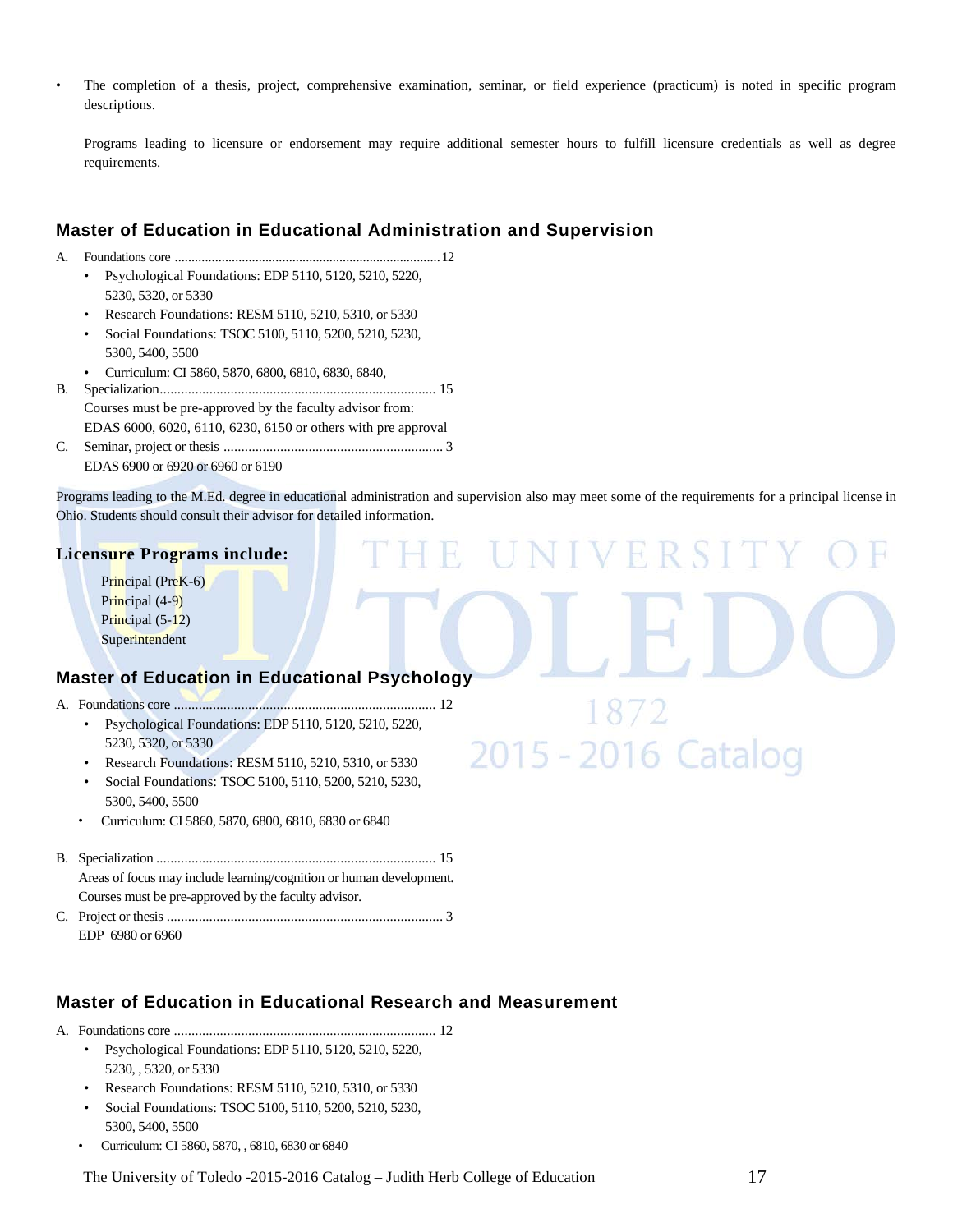| Areas of focus may include statistics, measurement or evaluation. |  |
|-------------------------------------------------------------------|--|
| Courses must be pre-approved by the faculty advisor.              |  |
|                                                                   |  |
| RESM 6980 or 6960                                                 |  |

## **Master of Education in Educational Theory and Social Foundations**

- A. Foundations core ........................................................................... 12 • Psychological Foundations: EDP 5110, 5120, 5210, 5220, 5230, 5320, or 5330
	- Research Foundations: RESM 5110, 5210, 5310, or 5330
	- Social Foundations: TSOC 5100, 5110, 5200, 5210, 5230, 5300, 5400, 5500
- Curriculum: CI 5860, 5870, 6810, 6830 or 6840

B. Specialization ................................................................................ 21 Areas of focus may include historical foundations, philosophical foundations, sociological foundations, multicultural or urban education. Courses must be pre-approved by the faculty advisor*.*

C. Project or thesis ..............................................................................3 TSOC 6980 or 6960

## **Educational Specialist (Ed.S.) Degree Program**

The educational specialist (Ed.S.) degree is a post-master's graduate program in administration and supervision that provides students an area of organizational leadership or educational specialization with emphasis on practice. This 36 hour degree is designed to meet the needs of individuals whose career goals include licensure for advanced administrative positions in public and private schools (e.g., district administrator, building administrator).

## **Admission to Educational Specialist Degree in Educational Administration and Supervision**

Admission requirements to the Ed.S. program include a bachelor's degree from an accredited four-year institution and a master's degree from an accredited institution.

- Three letters of recommendation from academic professionals regarding the applicant's character and potential for doing post-master's level work.
- A statement of purpose demonstrating writing ability and the applicant's goals, and how the educational specialist degree supports those goals.

#### **Requirements for Educational Specialist**

- Completion of a minimum of 36 semester hours of approved graduate coursework beyond the master's level (7000/8000 level courses) with a minimum GPA of 3.0 on a 4.0 scale. All course work for the Ed.S. must be completed within a six-year period immediately preceding the date the degree is awarded.
- Students are required to develop a plan of study with their advisor that specifies the coursework that must be completed to fulfill degree requirements including EDAS 8640 and EDAS 7920. This plan must be filed prior to the completion of 15 semester hours and must be approved by the advisor, the department chairperson, and the college associate dean.
- No more than a total of six semester hours of credit from workshops (7950), problems or special topics courses (7980) and independent studies (7990 or 8990) may be applied to a specialist's program.
- The program requires the completion of a culminating experience, which may include field experiences, internships, projects, etc.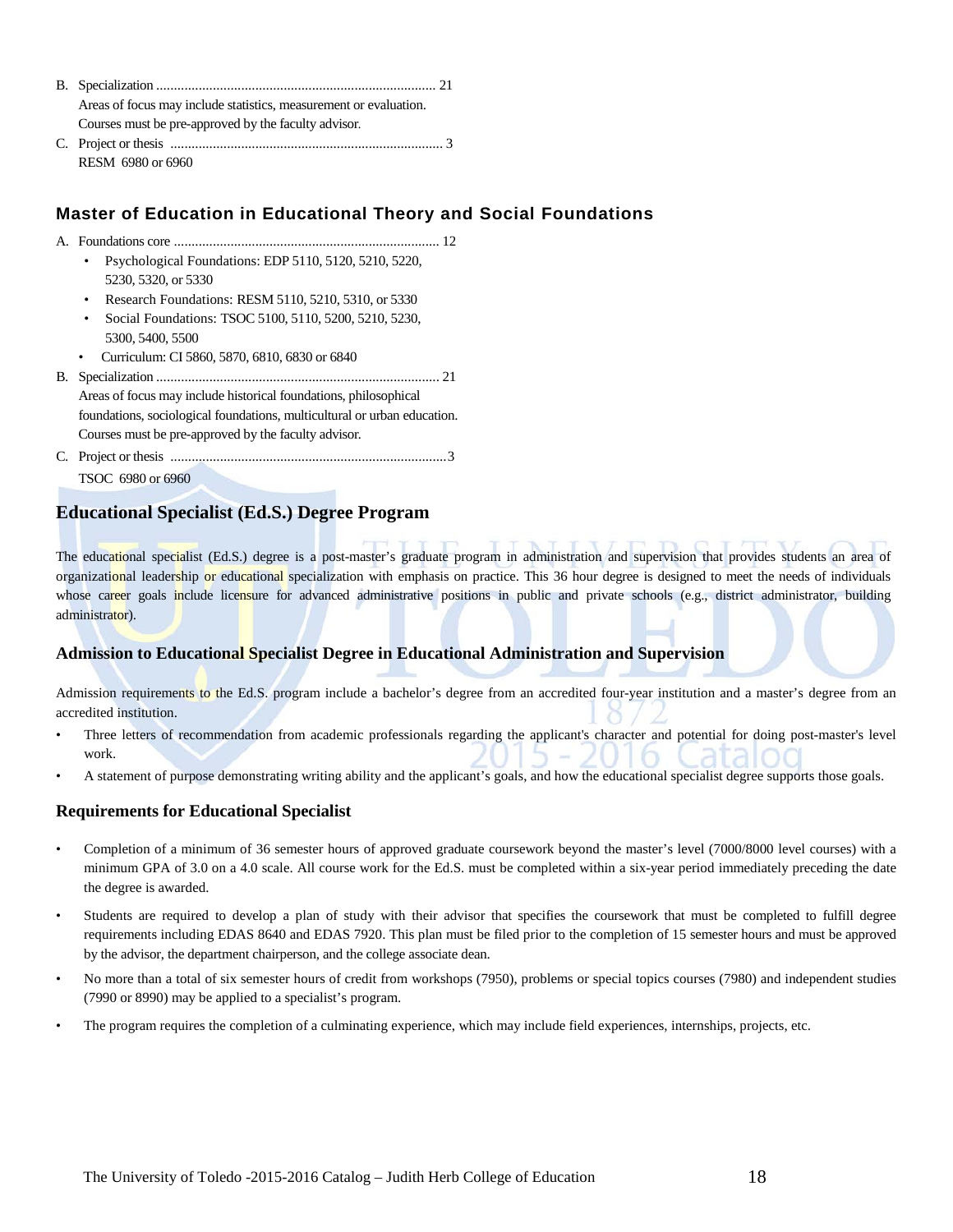## **Doctoral Degree Programs**

The department offers several doctoral degrees: the doctor of education (Ed.D.) in education administration and supervision, and the doctor of philosophy (Ph.D.) in the foundations of education majors of educational psychology, educational research and measurement, educational sociology, and foundations of education. Most doctoral programs are available as minor areas of study for other doctoral programs that require a minor. Additional areas of study for the minor are available within the college, as well as areas from other colleges at The University of Toledo. Students should discuss these alternatives with their advisors.

### **Admission to Doctoral Programs**

Individuals applying for admission to doctoral study in the Judith Herb College of Education must meet the admission requirements of the College of Graduate Studies, the Judith Herb College of Education, and the specific degree program the individual chooses. The following is a composite of the College of Graduate Studies and the Judith Herb College of Education.

- A minimum 3.25 cumulative GPA, using a 4.0 scale, on all previous graduate academic work and completed master's degree from an accredited institution.
- Acceptable GRE scores, as determined by individual programs.

Recommended GRE scores for admission into the designated doctoral programs:



- Evidence in prerequisite academic work that the applicant can successfully complete the doctoral program in the area of study.
- An autobiographical sketch that describes why the applicant wishes to pursue the selected doctoral program*.* This sketch also should include information on previous study, educational experience, professional accomplishments, immediate and future professional goals, a proposed time schedule for completing the degree, and any other information that the applicant believes is relevant for admission into the desired program.
- Evidence of research and writing ability, if required by the doctoral program. Such evidence may include a master's thesis, proctored writing sample, a written research report, one or more reprints of publications, a paper presented to a professional society, or similar evidence of competence in this respect.
- A personal interview, if required by the doctoral program.

## **Requirements for Doctoral Programs**

A minimum of 61 hours beyond the master's degree is required. Each doctoral student is expected to:

- Concentrate in one area of specialization (i.e., a major) and pass a written examination (major examination) in the major area of concentration;
- Demonstrate proficiency in tools of research;
- Depending on program, pass a separate written examination for any minor area of concentration;
- After passing the written major examination and any written minor examination, pass an oral examination that covers the relevant coursework;
- Orally present and defend a dissertation proposal in a public forum;
- Orally present and defend a completed dissertation in a public forum.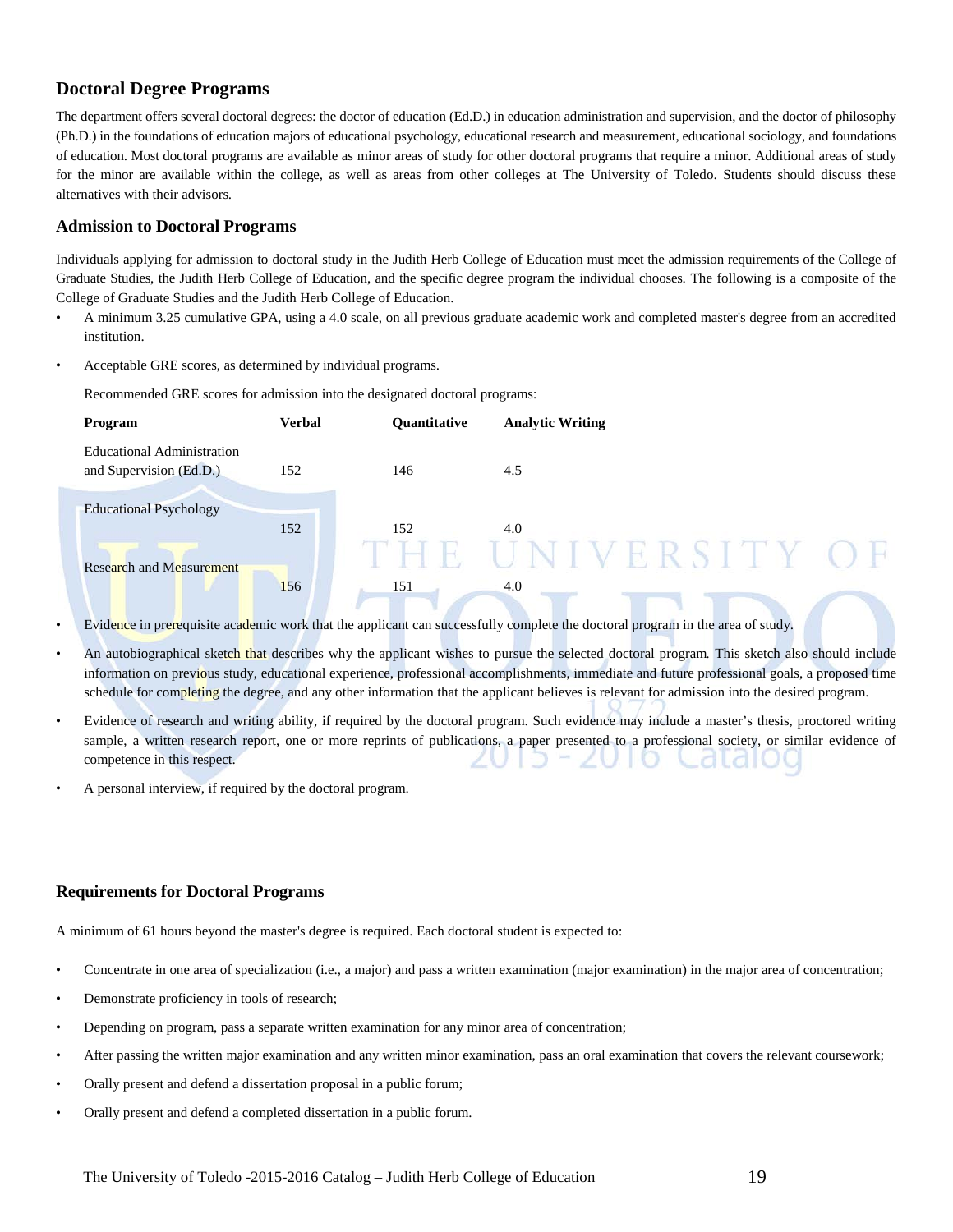## **Academic Advising Committee**

The student is assigned a temporary advisor upon admission to a program. This advisor guides the student in forming a doctoral program committee.

The doctoral program committee shall be formed before the student completes 18 hours of credit. The doctoral program committee has a minimum of three members who are selected from the membership of the graduate faculty of the University. The doctoral program committee is responsible for assisting the student in the development of a plan of study and assuring competence by overseeing the doctoral major exam, any minor exam(s), and the doctoral program oral.

The plan of study must be approved by the doctoral program committee, the department chairperson, and the Executive Associate Dean of the college. The plan of study must be filed before 18 semester hours of the doctoral program are completed. After completion of the academic requirements, the student must form a dissertation committee to guide the development of the dissertation.

#### **Dissertation**

The dissertation committee must include a minimum of four graduate faculty members, including one who is not in the discipline major. Members of the dissertation committee may also have been members of the doctoral program committee. The student must work closely with the committee to develop a research proposal for the dissertation. Once the committee approves the research design, the student must obtain Institutional Research Board approval before beginning the research study. A public, oral defense of the dissertation proposal and the completed dissertation is required.

## **Foundations of Peace Education Certificate Program**

The Online Foundations of Peace Education Graduate Certificate program is designed for educational professionals working in a variety of educational environments, ranging from P-12 schools, community colleges, universities, and non-governmental organizations. The program requires completion of four (12 semester hours) of graduate courses. All courses are offered online. The twelve credit hours earned in the certificate program may be applied toward the Master's programs in Educational Psychology (FEEP) or Educational Theory and Social Foundations (ETSF, FOED, FEPE, FEES) or the Doctoral degree in Educational Foundations; however, an admissions application to these programs must occur separately. To be applied toward the doctoral degree the certificate courses must be taken at the doctoral (7000 or 8000) level. This certificate will provide students with the concepts, skills, and values to infuse peace education throughout the curriculum, thereby providing them with greater opportunities to be hired in a variety of educational settings.

#### **Prospective Students: Admission Guidelines**

The application process for the Certificate Program is entirely completed online. The following are minimum application requirements for admission consideration to the Certificate Program in Foundations of Peace Education. The University of Toledo application requirements and other relevant information are available on the Graduate Studies website.

1872

#### **Admissions Criteria**

Candidates admitted to the program must have the following:

- A baccalaureate degree from an accredited four-year institution. However, if you are planning to teach in P-12 schools, you must have a teaching license in a specific subject area or discipline.
- An overall grade point average (GPA) of at least 2.7 or higher on a 4.0 scale in all undergraduate work.
- Two recommendation letters, which may come from such sources as the undergraduate major adviser, current employer, school principal or others who are knowledgeable about the applicant's ability to engage in graduate work in the desired program.
- A statement describing the prospective graduate student's background and goals as well as the importance of the degree in achieving those goals.
- The program has selective admissions and may admit a limited number of graduate students. Thus, meeting all formal criteria does not guarantee admission.
- All graduate degree-seeking applicants must apply for admission to the Certificate program prior to graduation.